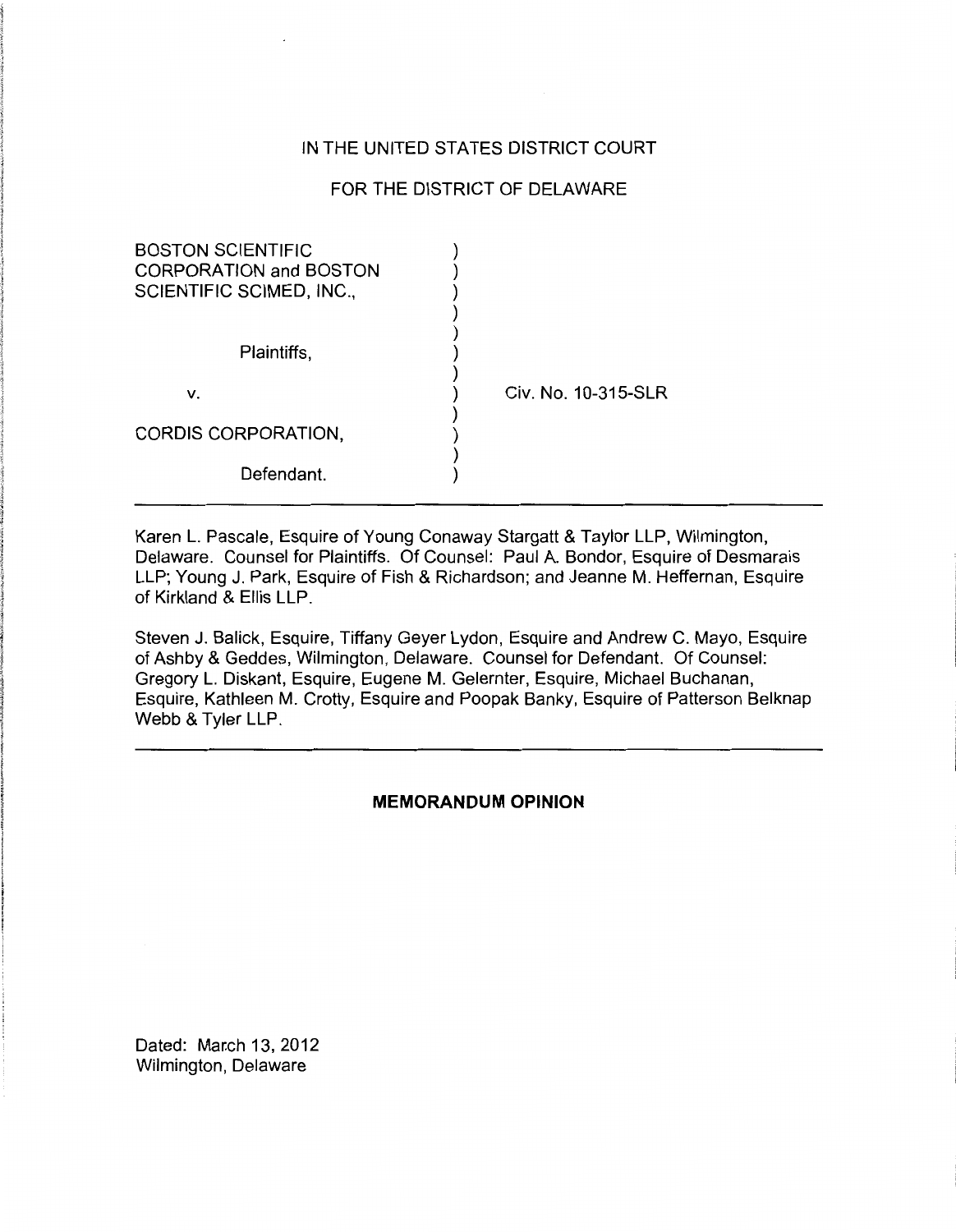# WWWW.<br>ROBINSON/District Judge

# I. **INTRODUCTION**

This is a patent dispute involving cardiovascular stents. Boston Scientific Corporation and Boston Scientific Scimed, Inc. (collectively, "BSC") filed this patent infringement action in the United States District Court for the District of Minnesota against Cordis Corporation ("Cordis") on December 4, 2009, alleging infringement of claim 36 of U.S. Patent No. 5,922,021 ("the '021 patent"). (D.I. 1) The District of Minnesota transferred the case to this court in April 2010. (D.I. 46) As discussed in more detail supra, infringement having been resolved in favor of BSC, a trial on willfulness and damages was held between May 5 and 11, 2011. Currently before the court is Cordis's renewed motion for judgment as a matter of law ("JMOL") on the unavailability of lost profits damages. (D.I. 204) Also before the court are several motions filed by BSC: BSC's motion for attorney fees (D. I. 199); BSC's motion to amend the judgment (D.I. 206); BSC's motion for enhanced damages (D.I. 208); and BSC's motion for ongoing damages in lieu of a permanent injunction (D.I. 210).

## II. **BACKGROUND**

#### **A. Procedural History**

On January 13, 2003, Johnson & Johnson, Inc. ("J&J") and Cordis filed a patent infringement action against BSC and BSC counterclaimed, alleging that the Cordis Cypher and BX Velocity stents infringed claim 36 of the '021 patent. (Civ. No. 03-27) The jury in that case found that Cordis's Cypher and BX Velocity coronary stents each infringed claim 36 under the doctrine of equivalents, which claim was not invalid. (Civ. No. 03-27, D.l. 381) The court upheld the jury verdict on September 24, 2007 and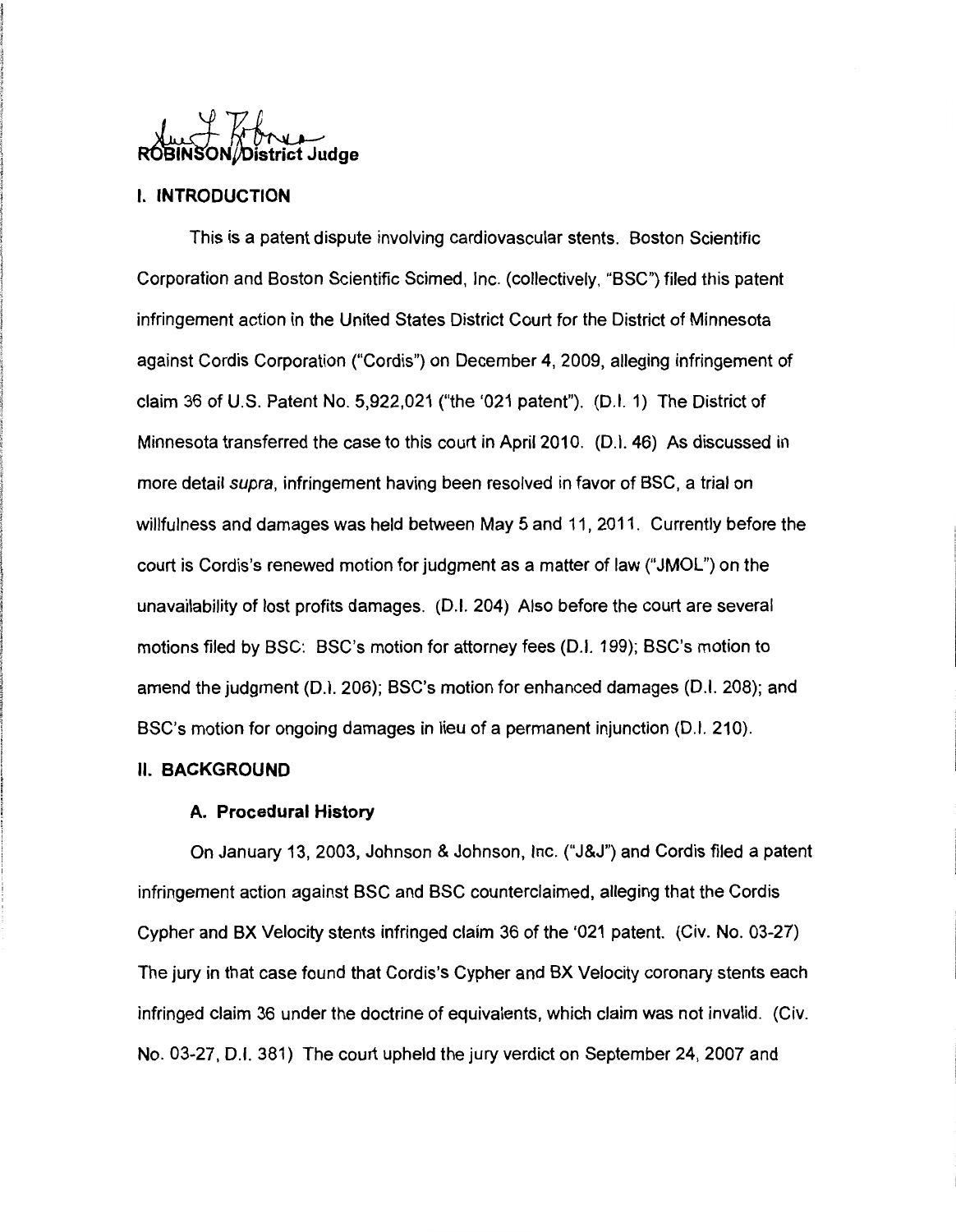entered judgment in favor of BSC. (/d., D.l. 437)

The Federal Circuit affirmed the judgment in Civ. No. 03-27 in March 2009, and this court scheduled a jury trial on damages and willfulness in that case. *(/d.,* D.l. 436, 454<sup>1</sup> ) The matter resolved the day of trial, resulting in a highly-publicized \$1.725 billion consent judgment payable to Cordis from BSC. *(/d.,* D.l. 551) The payment to Cordis resulted from a multi-faceted agreement, whereby BSC: (1) granted Cordis and J&J fully paid-up, retroactive, perpetual, and irrevocable licenses to eleven stent patents, $2$ including the '021 patent which Cordis infringed; (2) stipulated to entry of judgment in Civ. No. 03-027 and a second suit<sup>3</sup> in favor of  $J&J<sup>4</sup>$  and paid \$1.75 billion; and (3) released all pending claims against Cordis and J&J in Civ. No. 03-027 for infringement of any of the (Jang) patents at issue, including the '021 patent. (Civ. No. 10-681, D.l. 47, ex. Cat§ 6.1) Cordis and J&J granted BSC: (1) fully paid-up, retroactive, perpetual, and irrevocable licenses to the "Gray" stent patents owned by Cordis and J&J;<sup>5</sup> (2) fully paid-up, retroactive, perpetual, and irrevocable licenses to the "Palmaz" stent patents; $<sup>6</sup>$  and (3) a release of any pending claims for infringement of these patents</sup>

1 See Cordis Corp. v. Boston Scientific Corp., 561 F.3d 1319 (Fed. Cir. 2009).

3 0n October 17, 2008, Cordis filed a second suit against BSC for infringement of U.S. Patent No. 5,895,406 ("the Gray '406 patent"), Civ. No. 08-779.

4 Cordis was bought by J&J in 1996 and remains its subsidiary.

5 United States Patent Nos.: 5,895,406; 5,938,682; 5,980,553; and 6, 162,243.

<sup>6</sup>United States Patent Nos.: 4, 733, 665; 4, 739, 762; 4, 776, 337; 5, 102, 417; 5, 195,984; and 5,902,332. (D.I. 47, ex. Cat§ 1.5)

<sup>&</sup>lt;sup>2</sup>United States Patent Nos.: 5,922,021; 5,954,743; 6,039,756; 6,152,957; 6,235,053; 6,241,760; 6,409,761; 6,770,088; 6,783,543; 7,081,130; 7,326,241 (collectively, the "Jang" patents).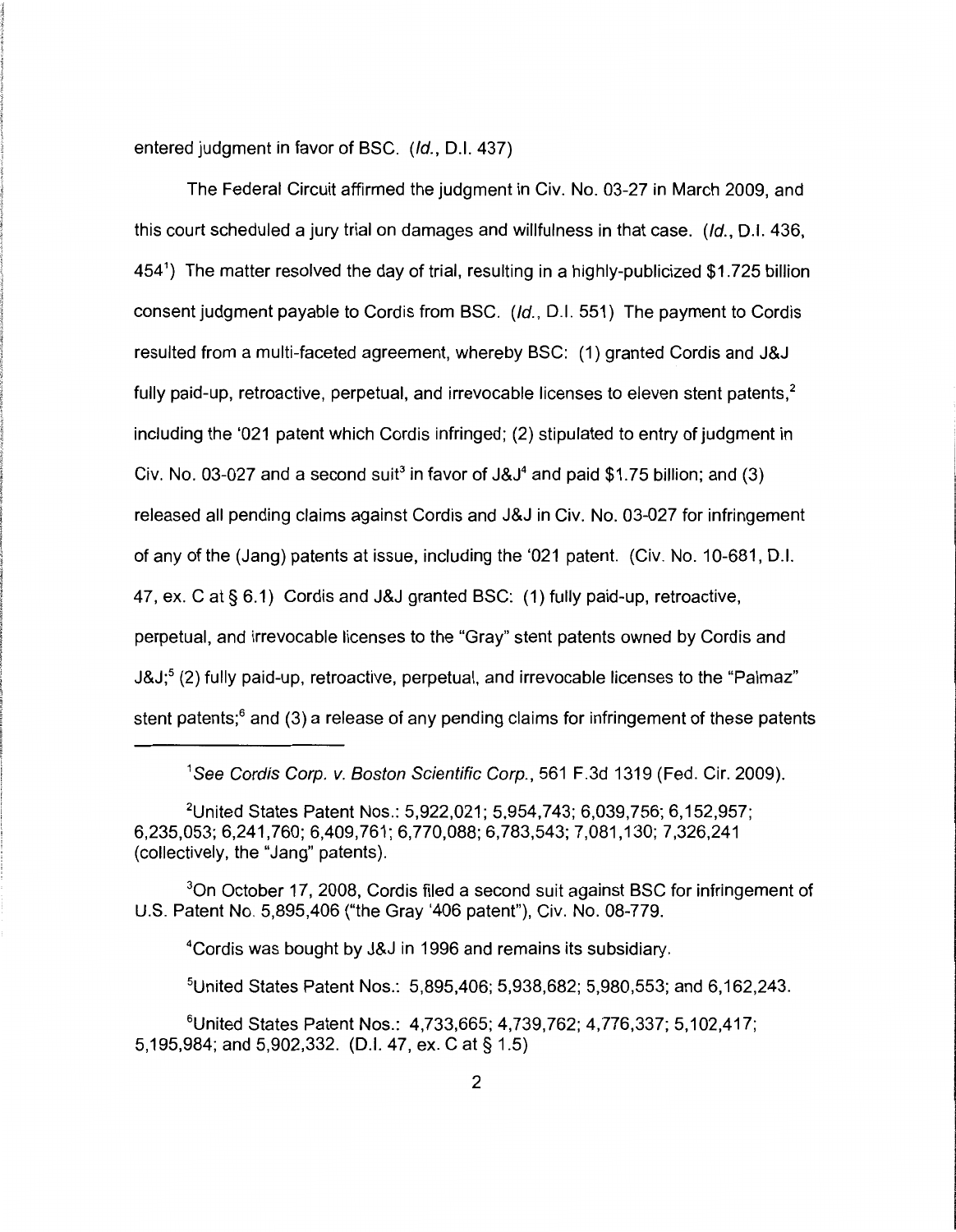in both Civ. Nos. 03-027 and 08-779. (/d. at§ 6.2)

The FDA approved Cordis's smaller, 2.25 mm version of its Cypher stent in September 2009. In response to Cordis's launch, the instant litigation was filed by BSC against Cordis on December 4, 2009. (D.I. 1 at  $\P$  13) On April 13, 2011, the court denied Cordis's motion to stay trial pending reexamination, granted BSC's motion for summary judgment of infringement, and granted summary judgment for BSC regarding the date of the hypothetical negotiation for damages purposes. (D.I. 161) The court stated as follows:

In the case at bar, it is undisputed that the 2.25 mm Cypher stent infringes claim 36 of the '021 patent for the same reasons that the Cypher and BX Velocity stents were found to infringe claim 36. However, the evidence overwhelmingly indicates that the 2.25 mm Cypher stent is distinct from the Cypher and BX Velocity stents previously marketed by Cordis. Specifically, BSC presented evidence in the form of FDA approval procedures, market structure for small vessel stents and expert testimony to show that sales of the 2.25 mm Cypher stent constituted a separate act of infringement. (D.I. 130, Ex. C at 8, Ex. D at 19, Ex. F at 49:14 - 50:3, Ex. G at 4-7, Ex. H at 35:20 - 36:9, Ex. L, Ex. N at TIL 33, 40, Ex. P at 126:3-11) Based on the evidence presented by BSC and Federal Circuit precedent, the court concludes that no genuine issues of material fact exist and, as a matter of law, the infringement caused by the 2.25 mm Cypher stent is separate and distinct from the infringement caused by the Cypher and BX Velocity stents previously marketed by Cordis.

(/d. at 14-15) The court also concluded that the date of first infringement by the 2.25

mm Cypher stent must be September 2009, the date of first sale, as a matter of law.

(/d. at 16) The date of the hypothetical negotiation was held to be September 2009.

 $(ld.)$ 

At that time, the court resolved several *Daubert* motions, including Cordis's

motion to exclude testimony by BSC's damages expert, Mary Woodford ("Woodford").

The court declined to exclude Woodford's testimony, as she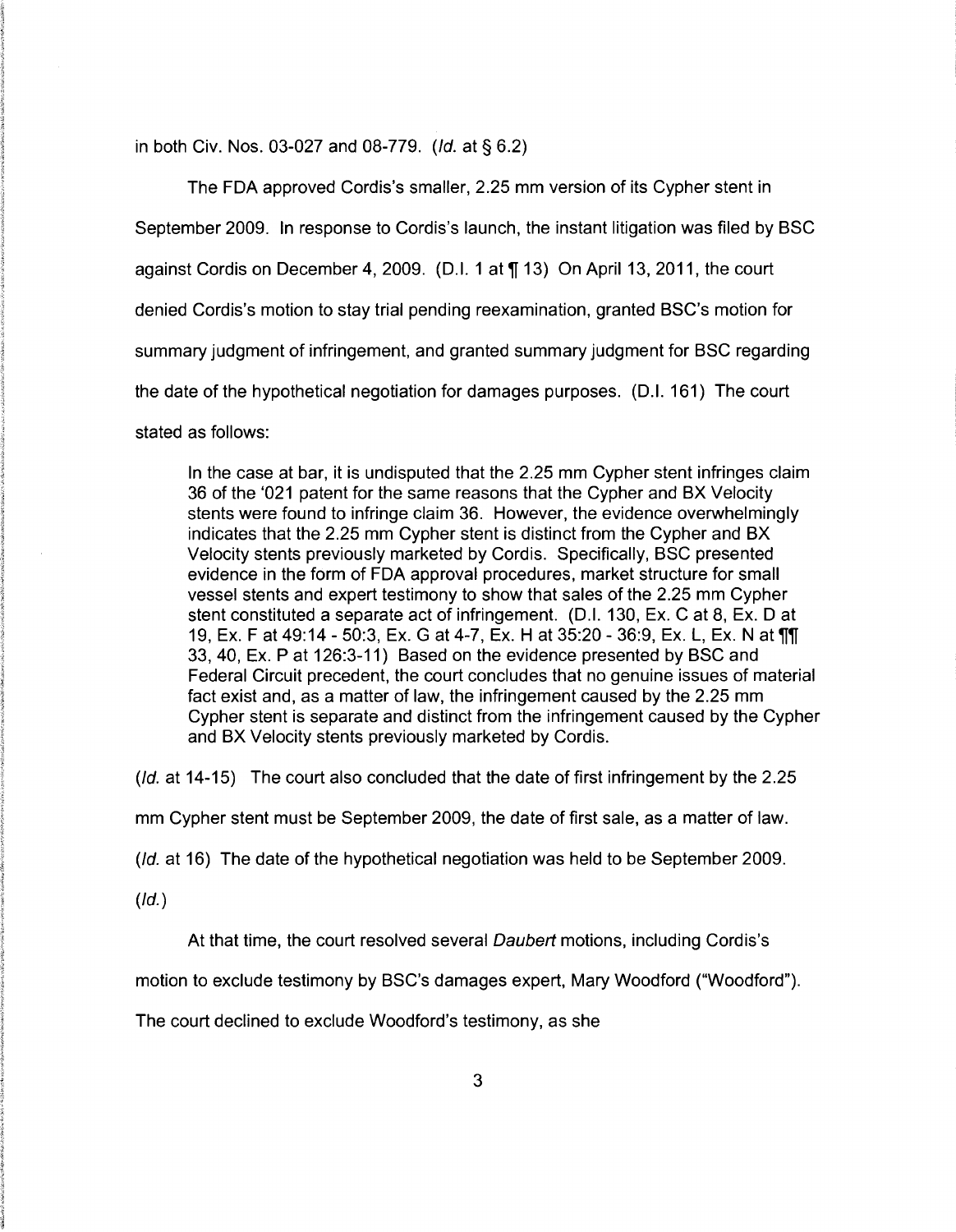looked to factor 13 of the Georgia-Pacific factors<sup>7</sup> to determine the impact of the judgment in the 03-027 case, concluding that the judgment strengthened BSC's bargaining position in the hypothetical negotiation and demonstrated the business need and market niche for the 2.25 mm Cypher stent. .. [and] based her hypothetical negotiations analysis on a September 2009 date, which was accepted by this court as a matter of law.

(/d. at 19)

A trial on willfulness and damages was held between May 5 and 11, 2011. The jury awarded BSC \$18,531,022 in lost profits damages and \$1,000,470 in reasonable royalties based on Cordis's infringement. (0.1. 132) On January 10, 2012, the United States Patent and Trademark Office ("PTO") confirmed the patentability of claim 36 in the copending reexamination. $8$  (D.I. 263)

# **B. 2.25 mm DES**

A cardiovascular stent functions as scaffolding that is placed into a blocked artery in a crimped state on a balloon catheter. ('021 patent at col. 1 :42-52, 3: 13-20) The stent is then expanded by the balloon to either reopen the blocked artery or maintain the lumen of an artery that has previously been reopened by a balloon angioplasty procedure. (/d.) In the past, cardiovascular stenting procedures were performed with stents made of bare metal without any drug-polymer coating. Drug-eluting stents, which are bare metal stents with a drug-polymer coating intended to inhibit the re-growth of cells in the reopened vessel passageway, improved treatment dramatically by reducing

<sup>&</sup>lt;sup>7</sup> The portion of the realizable profit that should be credited to the invention as distinguished from non-patented elements, the manufacturing process, business risks, or significant features or improvements added by the infringer." Georgia-Pacific, 318 F. Supp. at 1120.

<sup>&</sup>lt;sup>8</sup>The court subsequently terminated Cordis's motion to stay (filed in October  $2011$ ).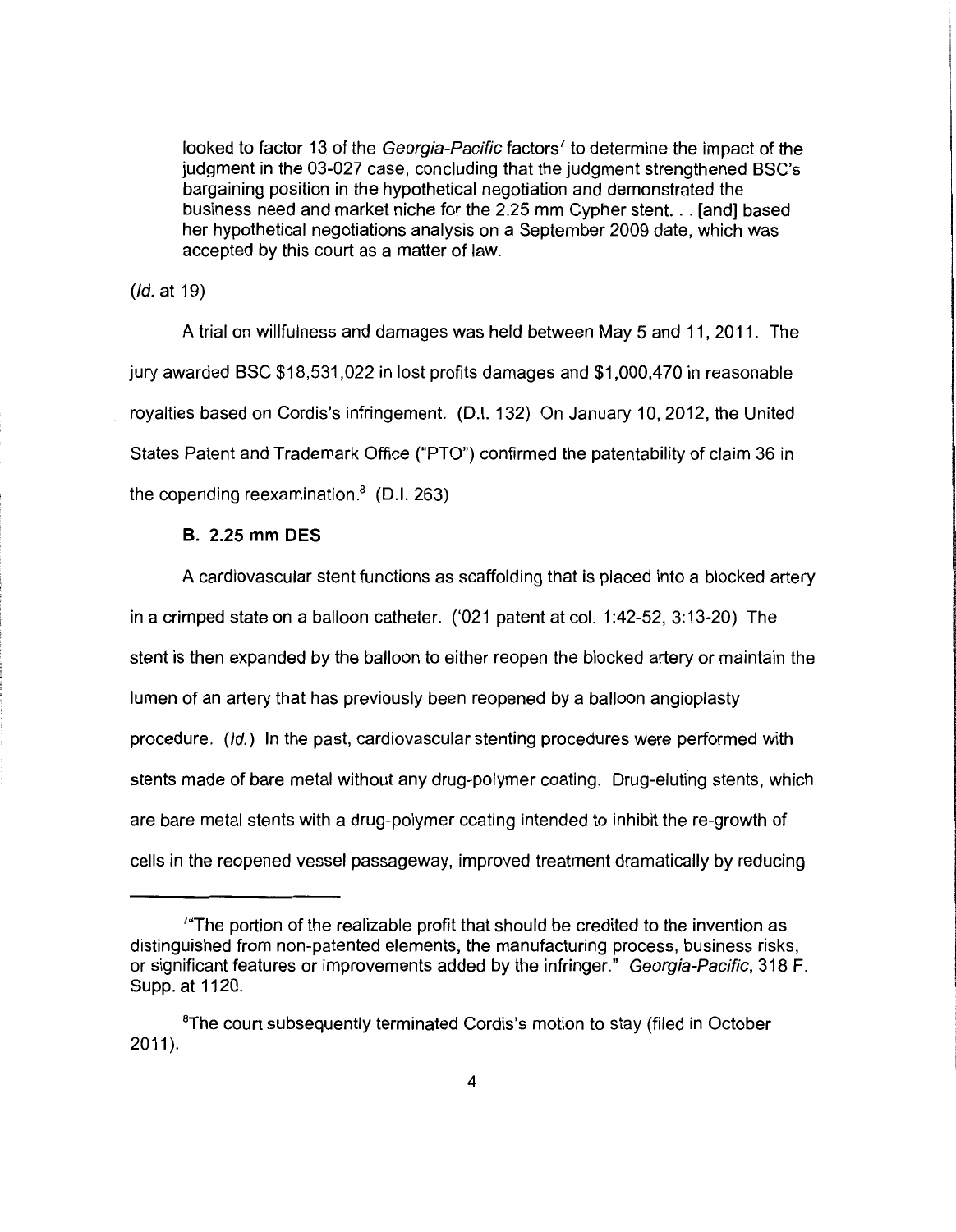the need for patients to receive repeated stenting procedures.

In September of 2008, BSC received FDA approval for the world's first 2.25 mm stent: the Taxus Liberté Atom (hereinafter, the "Taxus Atom"). (D.I. 267 at 231:15-19) The "2.25 mm" (or 2.5 mm, 3 mm, etc.) designation of a stent refers to the balloons upon which the stents are mounted, which is larger in the 2.5 mm than the 2.25 mm version. (D.I. 269 at 794:16-21) The Taxus Atom is a drug-eluting stent (or "DES"). DESs have a drug coating that delivers a drug to the vessel at the site of the stent, which advantageously blunts the formation of thick scar tissue during the healing process, and reduces instances of scar tissue blocking the troubled vessel. (D.I. 267 at 217:5-23) The Taxus Atom delivers a drug called paclitaxel. (D.I. 268 at 285:3-6)

Cordis received FDA approval to sell its 2.25 mm Cypher stent in September 2009. (BSX-620) Cypher stents are a DES built on the BX Velocity (bare metal) platform; the drug used is sirolimus. (D.I. 269 at 718:18-20) That is, the BX Velocity stents do not have a drug-polymer coating, while the Cypher stents deliver a drug known as sirolimus. (D.I. 268 at 438:5-6; 447:11-13) The 2.25 mm Cypher stent is identical to larger Cypher stents except for the balloon size. (D.I. 269 at 794:10-795:1)

The parties' 2.25 mm DESs are indicated for the treatment of small vessel disease, or blockages in small coronary vessels. (D.I. 267 at 233:7-11; BSX-620) Small vessels have been associated with an increased risk of restenosis (or reblockage) after stent implantation; the smaller the artery, the more regrowth of cells within a stent. (BSX-620) Prior to the launch of smaller stents, DESs had proven to be effective in reducing the incidence of restenosis. (D.I. 268 at 361:1-5)

#### Ill. **STANDARD**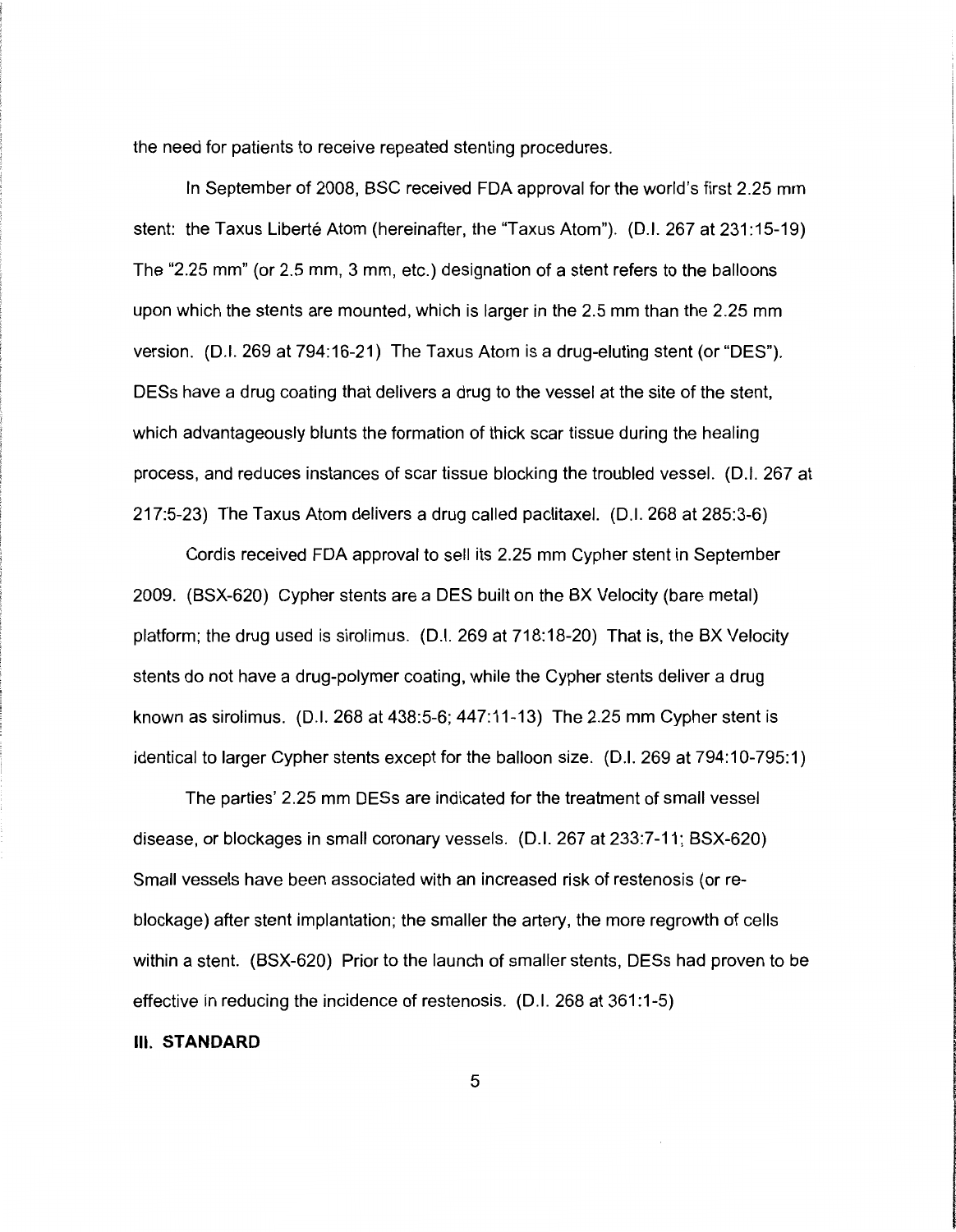To prevail on a renewed motion for judgment as a matter of law following a jury trial under Federal Rule of Civil Procedure 50(b ), the moving party "must establish that the jury's actual or inferred factual findings were not supported by substantial evidence, or that the evidence was not sufficient to support the findings and conclusions necessarily drawn by the jury on the way to its verdict." Spectralytics, Inc. v. Cordis Corp., 649 F.3d 1336, 1342 (Fed. Cir. 2011) (citing Applied Med. Res. Corp. v. United States Surgical Corp., 147 F.3d 1374, 1376 (Fed. Cir. 1998)). Substantial evidence is "evidence relevant to the matter at hand that a reasonable mind might accept as adequate to support a conclusion." Minks v. Polaris Indus., Inc., 546 F.3d 1364, 1377 (Fed. Cir. 2008) (citing Odetics, Inc. v. Storage Tech. Corp., 185 F.3d 1259, 1269 (Fed. Cir. 1999) (substantial evidence is "that minimum quantum of evidence from which a jury might reasonably afford relief').

"A party challenging a jury damages verdict must show that the award is, in view of all of the evidence, either so outrageously high or so outrageously low as to be supportable as an estimation of a reasonable royalty." Spectralytics, 649 F.3d at 1345 (citing Rite-Hite Corp. v Kelley Co., 56 F.3d 1538, 1554 (Fed. Cir. 1995) (en bane) (internal quotation omitted). This court must "scrutinize the evidence carefully to ensure that the 'substantial evidence' standard is satisfied, while keeping in mind that a reasonable royalty analysis necessarily involves an element of approximation and uncertainty." */d.* (citation and internal quotation omitted).

In assessing the sufficiency of the evidence, the court must "view[ ] the evidence in the light most favorable to the nonmovant and giv[e] it the advantage of every fair and reasonable inference." Cordance Corp. v. Amazon.com, Inc., 658 F.3d 1330, 1333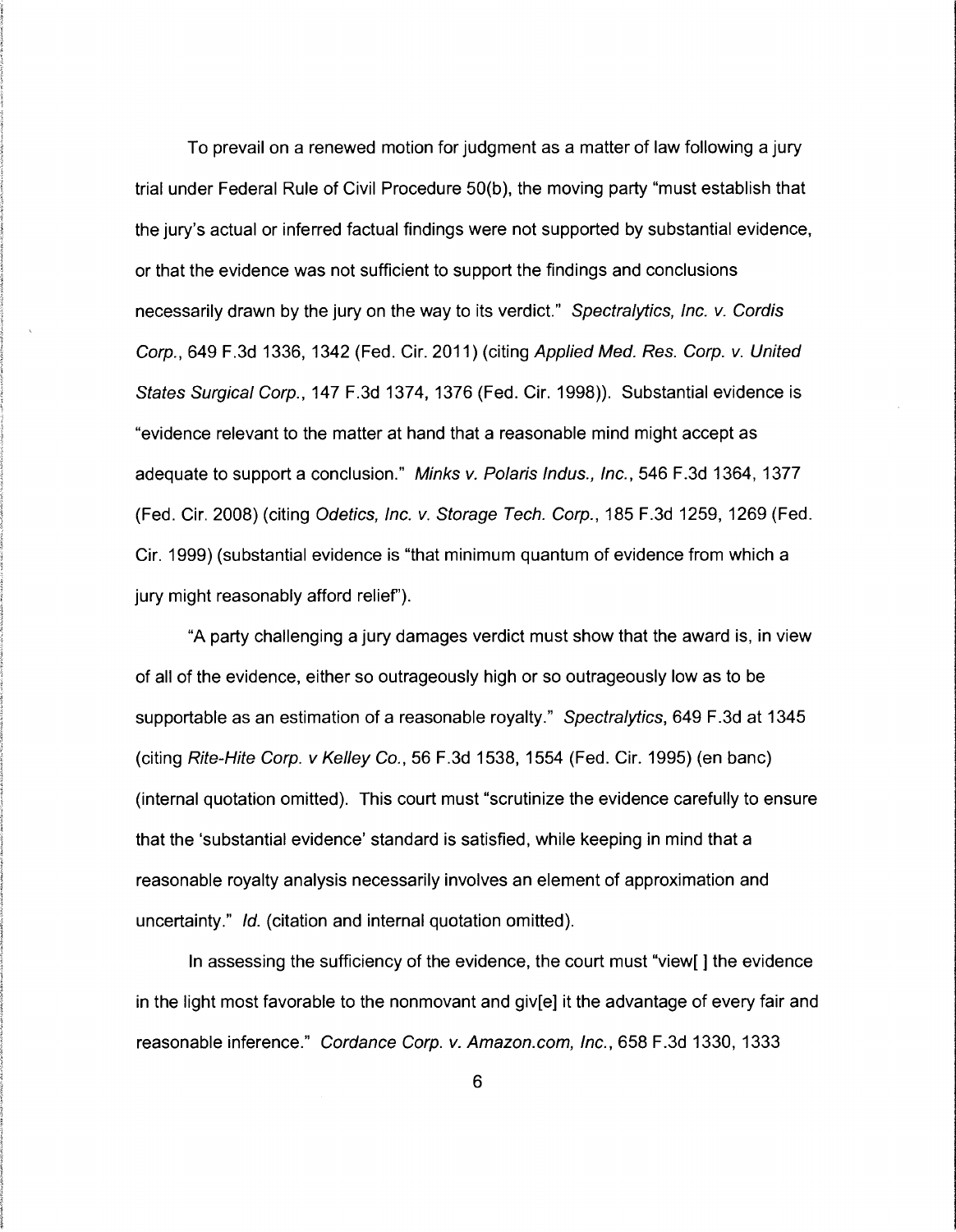(Fed. Cir. 2011) (citing Lightning Lube, Inc. v. Witco Corp., 4 F.3d 1153, 1166 (3d Cir. 1993)). Thus, "[i]t is only on rare instances that a jury's verdict in a civil case should be overturned." Cordance Corp., 658 F.3d at 1333 (quoting Pitts v. Delaware, 646 F.3d 151, 152 (3d Cir. 2011 )).

# **IV. DISCUSSION**

## **A. Cordis's Renewed JMOL Motion**

As noted previously, the jury awarded BSC \$18,531,022 in lost profits and \$1,000,472 in reasonable royalty damages. The parties agree that implied in the verdict is a determination by the jury to award lost profits on 44% of the 2.25 mm Cypher stents sold (14,824 of the total 33,647 units) using BSC's profit margin on Taxus Atom (\$1,250 per unit). (0.1. 205 at 26; 0.1. 231 at 2, 13) Cordis argues that this award is not supported by substantial evidence, as BSC has not proven that the introduction of the 2.25 mm Cypher stent was the but-for cause of the decline in Taxus Atom sales.<sup>9</sup> Cordis asks the court to grant JMOL on lost profits and to apply the reasonable royalty rate implied in the jury verdict (2.95%) to all sales of the 2.5 mm Cypher stent. (0.1. 205 at 26, 39)

## **1. Standards for lost profits damages**

"[T]he amount of damages for patent infringement is a question of fact on which the patent owner bears the burden of proof." BIG Leisure Prods., Inc. v. Windsurfing Intern., Inc., 1 F.3d 1214, 1217 (Fed. Cir. 1993) (citing SmithK/ine Diagnostics, Inc. v. Helena Labs. Corp., 926 F.2d 1161, 1164 (Fed. Cir. 1991).

<sup>&</sup>lt;sup>9</sup>As will be explained in more detail *infra*, Cordis does not dispute the jury's royalty award. (D.I. 205 at 27)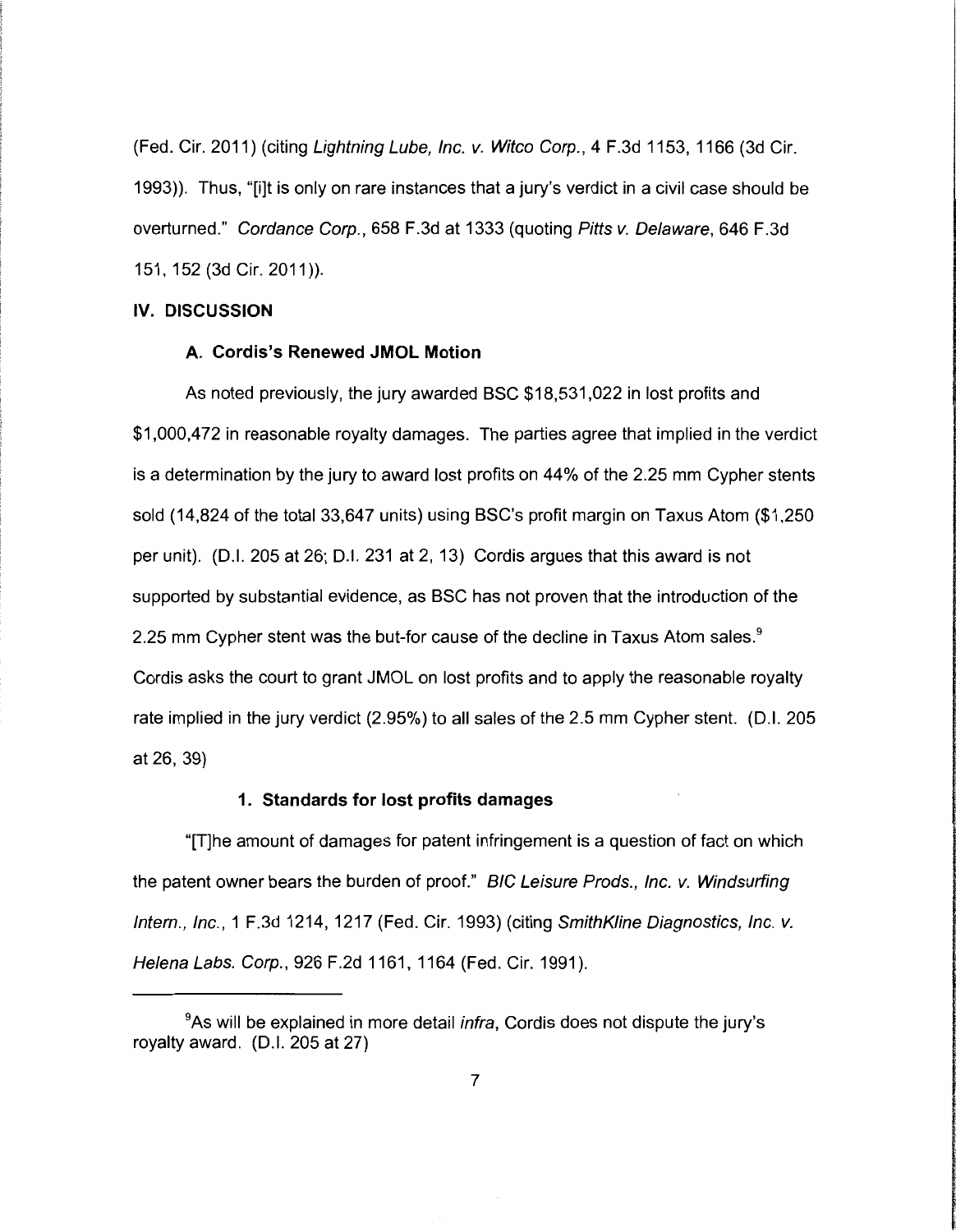To recover lost profits as opposed to royalties, a patent owner must prove a causal relation between the infringement and its loss of profits. The patent owner must show that "but for" the infringement, it would have made the infringer's sales. An award of lost profits may not be speculative. Rather[,] the patent owner must show a reasonable probability that, absent the infringement, it would have made the infringer's sales.

*/d.* (internal citations omitted). In general, causation-in-fact requires proof of: "(1) a demand for the patented product; (2) an absence of acceptable noninfringing substitutes; (3) the manufacturing and marketing capability to exploit the demand; and (4) the amount of profit the patent owner would have made." Siemens Medical Solutions USA, Inc. v. Saint-Gobain Ceramics & Plastics, Inc., 637 F.3d 1269, 1287 (Fed. Cir. 2011) (citing Cohesive Techs., Inc. v. Waters Corp., 543 F.3d 1351,1373 (Fed. Cir. 2008) and Panduit Corp. v. Stahlin Bros. Fibre Works, Inc., 575 F.2d 1152, 1156 (6th Cir. 1978)). Only the first two of these ("Panduif') factors are at issue on Cordis's motion.

## **2. Cordis's evidence**

Cordis advances several arguments in support for its motion for JMOL. First, Cordis argues that BSC did not prove but-for causation because the record established that Taxus Atom sales declined after September 2009 because of data presented at the Cardiovascular Research Foundation's 2009 Transcather Cardiovascular Therapeutics conference ("TCT 2009"), not because of Cordis's launch of the 2.25 mm Cypher stent. The TCT conference is the largest annual meeting of interventional cardiologists in the United States. (D.I. 269 at 598:20-23) It was undisputed that the TCT 2009 was held the same week that Cordis received FDA approval and launched the 2.25 mm Cypher stent.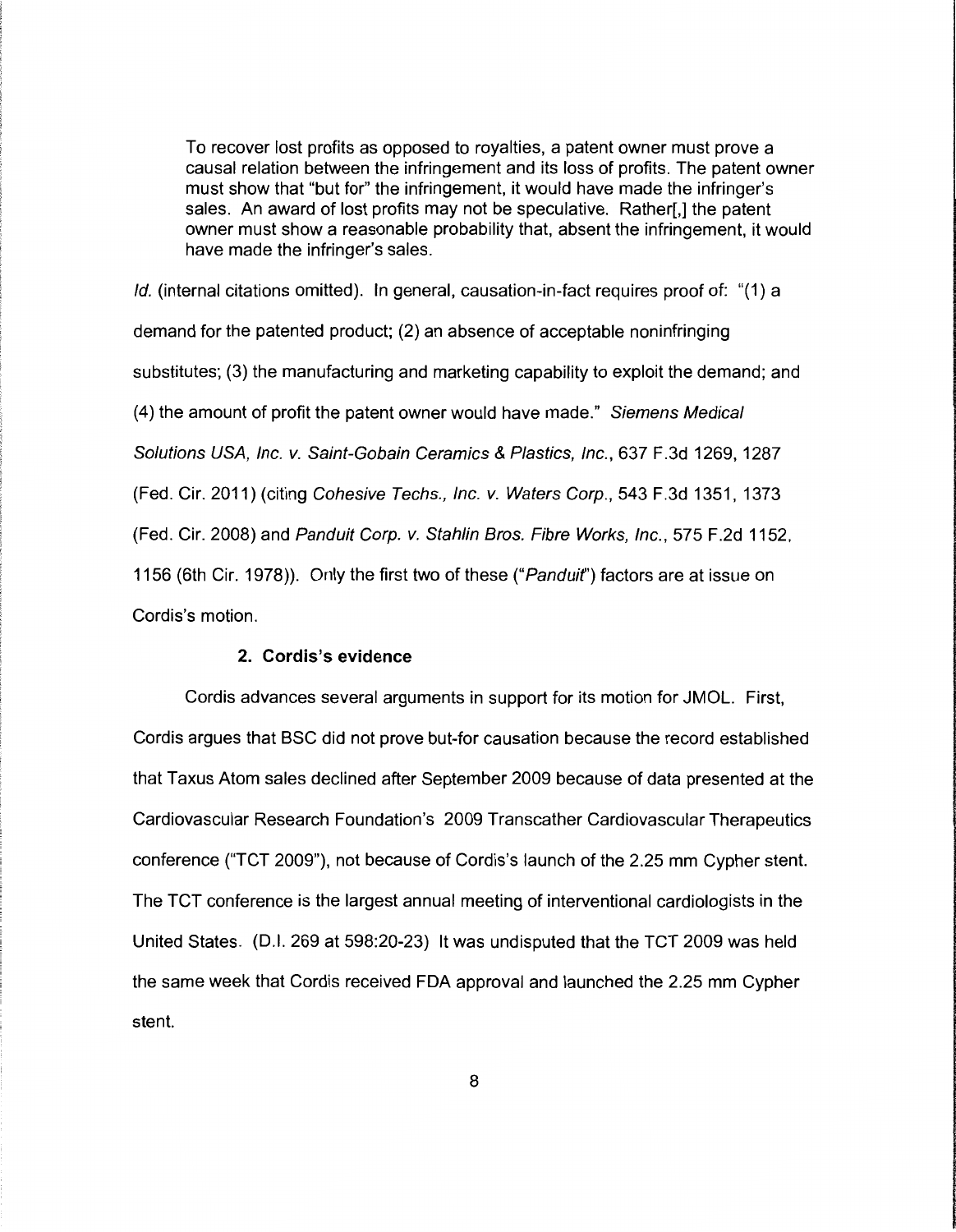#### **a. The COMPARE and SPIRIT IV studies**

The COMPARE study evaluated everolimus and paclitaxel-eluting stents with bare metal stents in 1797 patients undergoing percutaneous coronary intervention at one site.<sup>10</sup> (DTX-319) In the study, everolimus-eluting stents in diameters of 2.25 mm, 2.5 mm, 3.5 mm and 4.0 mm and in lengths of 8 mm, 12 mm, 15 mm, 18 mm, 23 mm and 28mm were used; paclitaxel-eluting stents were available in the same diameters and lengths of 8 mm, 12 mm, 16 mm, 20 mm, 24 mm, 28 mm and 32 mm. *(ld.* at 202) The report states that Abbott's Xience V everolimus-eluting stents were used as were BSC's Taxus Liberté paclitaxel-eluting stents.  $(id.)$  The results were that the primary endpoint (non-fatal myocardial infarction, and target vessel revascularisation within 12 months) occurred in fewer patients in the everolimus-eluting stent group than the paclitaxel-eluting stent group. *(ld.* at 205) The main secondary end point (a composite of major adverse cardiac events) was also reached in fewer cases with everolimuseluting stents. (ld.) The researchers stated that the use of second-generation everolimus-eluting stents, compared with paclitaxel-eluting stents, was associated with "a significant reduction in the risk of major adverse cardiac events at 1 year," that use of paclitaxel-eluting stents was associated with a higher rate of early stent thrombosis, and [a]s with safety, a significant difference in efficacy was also noted with the everolimuseluting stent." *(ld.* at 206-07) They concluded that

In Alberta Contact of Archives

**International Control of Control of School** 

**for the column** 

**International adult (Victoria municipality) and international** 

**Information and Communication** 

Controller Controller

**industrial control** 

the everolimus-eluting Xience V stent is better than the second-generation paclitaxel-eluting Taxus Liberté stent in treatment of patients in real-life practice

<sup>&</sup>lt;sup>10</sup>Elvin Kedhi et al., "Second-generation everolimus-eluting and paclitaxel-sluting stents in real life practice (COMPARE): a randomised trial," 375 THE LANCET 201 (Jan. 26, 2010). The study was published online on January 8, 2010. (DTX-319).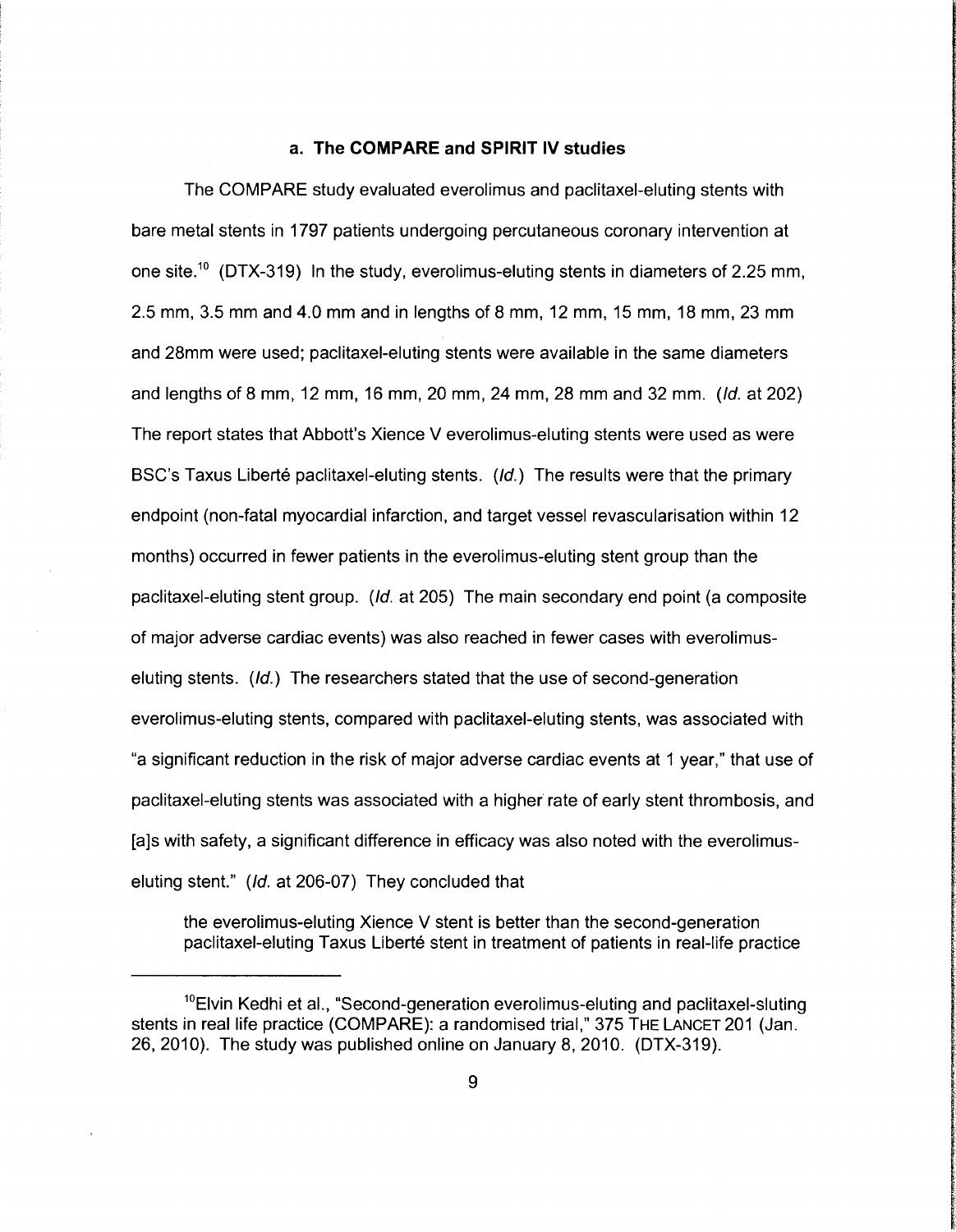in terms of safety and efficacy. On the basis of our results, **we suggest that paclitaxel-eluting stents should no longer be used in everyday clinical practice.** 

(/d. at 208) (emphasis added)

The SPIRIT IV study was similar to COMPARE, in that it evaluated 3687 patients receiving everolimus and paclitaxel-eluting stents for primary endpoints at one year. <sup>11</sup> (DTX-640) The researchers found that everolimus-eluting stents resulted in reduced rates of target-lesion failure at 1 year, as were the 1-year rates of myocardial infarction and stent thrombosis. (*Id.* at 1663)

Prior to publication, the COMPARE and SPIRIT IV studies were first discussed at TCT 2009. Dr. Dan Simon ("Simon"), an interventional cardiologist, Chief of Cardiovascular Medicine and a Director of the Heart and Vascular Institute at University Hospital's Case Medical Center in Cleveland, Ohio, testified for Cordis at trial. (D.I. 269 at 748:19-22) According to Dr. Simon, the COMPARE and SPIRIT IV studies were the "talk of the meeting" at TCT 2009. The "power of the trials was that these two trials had very consistent results." (/d. at 763:19-20) "Doctors weren't talking about how well Taxus performed[, specifically, but] [d]octors were talking about how well everolimus performed." (/d. at 764:13-15) Dr. Campbell Rogers ("Rogers"), a college friend of Dr. Simon's and Chief Scientific Officer and Chief Medical Officer at Cordis, testified that he was also at TCT 2009 and discussed the COMPARE and SPIRIT IV studies with doctors there. (*Id.* at 788:18-25; 803:6-16) Dr. Rogers testified that, "in physicians" minds as they told us, [the studies were] a devastating blow for Taxus," as they showed

<sup>&</sup>lt;sup>11</sup>Gregg W. Stone, M.D. et al., Everolimus-Eluting versus Paclitaxel-Eluting Stents in Coronary Artery Disease, 362 N. ENG. MED. J. 1663 (May 6, 2010).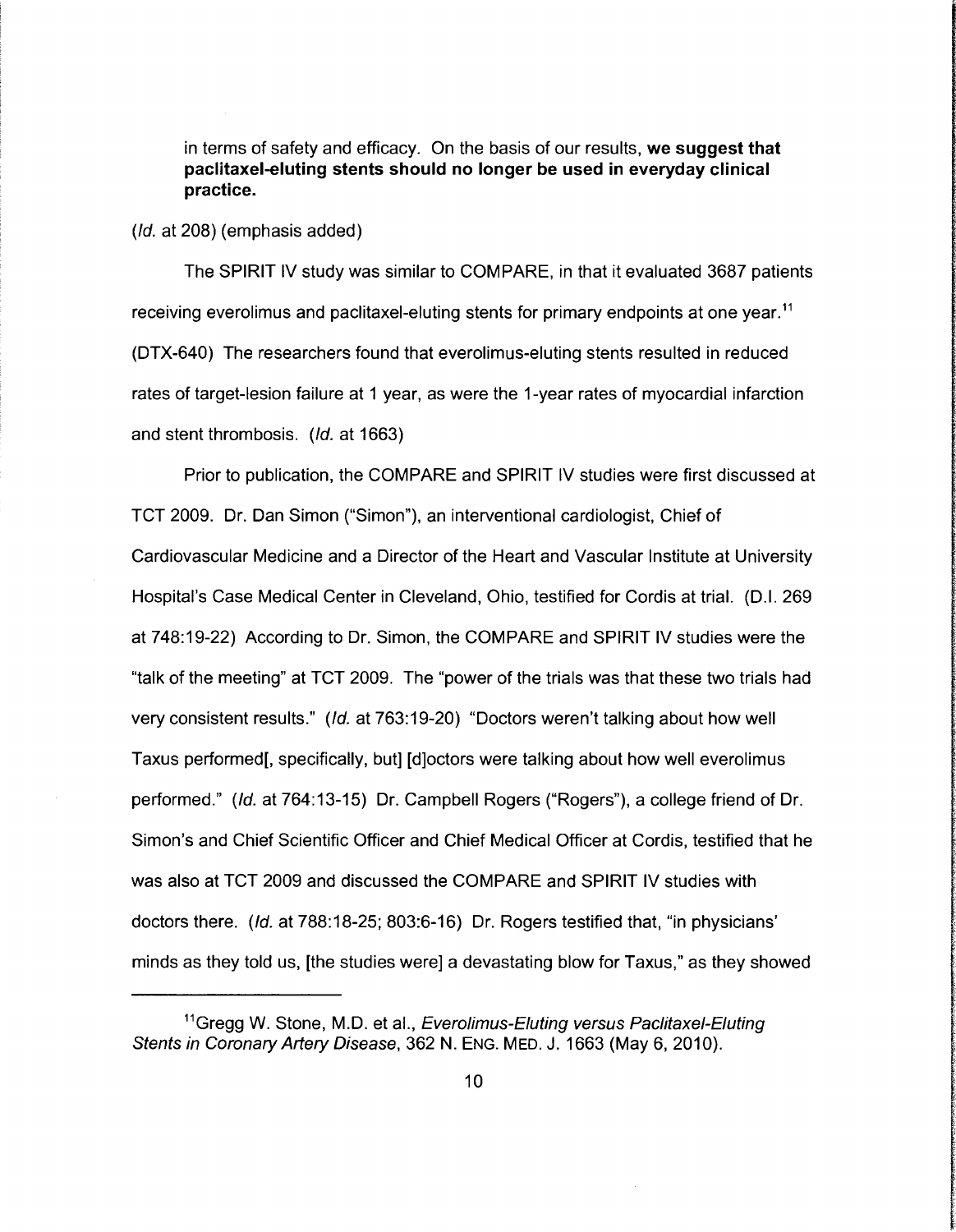"much, much worse outcomes" and were large studies published in the world's two foremost medical journals. (/d. at 803:18-804:1)

Accordingly, it is Cordis's position that Taxus Atom sales declined because of the studies presented at TCT 2009, not as a result of the launch of BSC's 2.25 mm Cypher stent. Dr. Simon testified that, after the SPIRIT IV trials, all-sizes of "Taxus stents were taken off the shelf in our cath lab" as doctors in his hospital "felt there was no need to use paclitaxel to treat patients anymore" in view of the safer and more effective everolimus-eluting stents. (*Id.* at 766:15-767:2) Kevin Ballinger, Vice President and general manager of group program management for BSC's cardiology, rhythm and vascular business unit, stated that the COMPARE study had a "very inflammatory conclusion" that "caused a ripple effect through the medical community." (D.I. 267 at 199:8-11; D.I. 268 at 311:13-17) It is his opinion, however, that this conclusion is refuted by subsequent data, as do the FDA approval studies on Taxus stents. (D.I. 268 at311:18-312:7)

#### **b. BSC's characterizations**

Cordis also admitted evidence that BSC told the public that Taxus sales declined because of the studies presented at TCT 2009. BSC's "Q4 2009 Earnings Call Transcript" contains remarks by Jeff Capello, Senior Vice President and Chief Accounting Officer and Corporate Controller, as follows:

We were very pleased with our total DES market share position that we were able to carry into 2009 from 2008. As a result, our market share was stable throughout 2009 until data released at TCT in September caused it to lose some T AXUS share in the fourth quarter. This TAX US share loss will continue to impact our year-over-year growth rates throughout the first three quarters of this year, until it anniversaries out of our comparative base in Q4.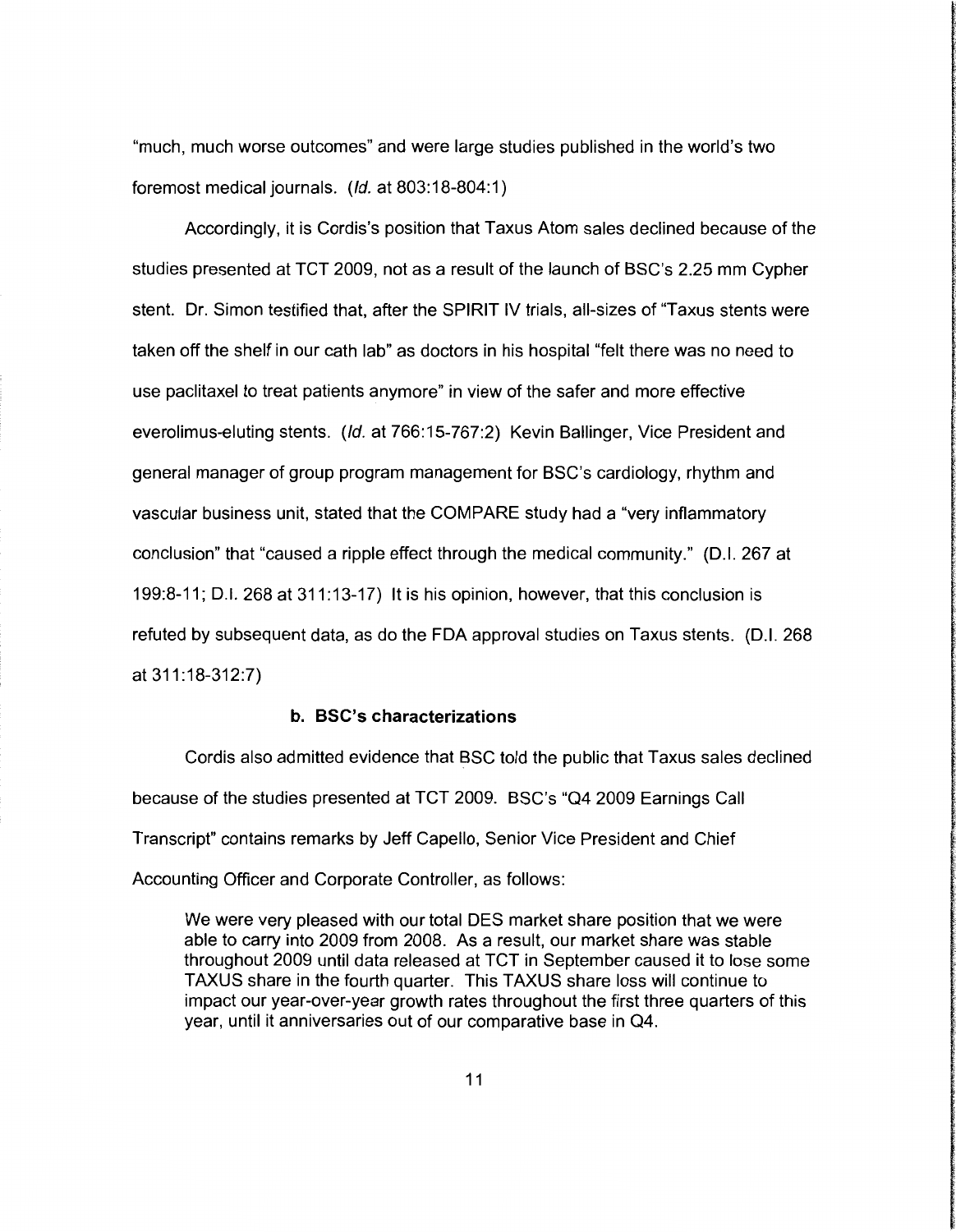(DTX-217 at 19; D.I. 268 at 314:1-10)<sup>12</sup> Mr. Capello stated during BSC's Q1 2010 Earnings Call that "US DES sales were down 10% versus last year driven by Taxus share loss following the results of [the] COMPARE trial, the impact of which is expect[ed] to anniversary by the end of Q3 2010." (DTX-813 at 2) During the 2Q call, Mr. Capello stated that "[t]he decline in market share year-over-year [totaling three points compared to 20 2009] is consistent with our expectations given the results of the [COMPARE] study which [was) released in September of last year." (DTX-814 at 2) The same statement was reiterated during the 30 call. (DTX-810 at 2-3) Additionally, BSC's Form 10-K, filed February 26, 2010 (for the period ending December 31, 2009), states that

recently published data from a single-center, non-double blinded, underpowered study sponsored by one of our competitors have negatively affected, and may continue to have a negative impact on, physician and patient confidence in our technology and net sales of our TAXUS paclitaxel-eluting coronary stent systems.

(DTX-292 at 22) BSC's 10-K filed in February 2011 similarly provided that the 9% decline in the US DES market between 2009 and 2010 was "due primarily to lower sales of our TAXUS drug-eluting stent systems, which we believe was due to customer perceptions of data from a single-center, non-double-blinder, underpowered study sponsored by one of our competitors." (DTX-805 at 83; D.l. 269 at 625:8-19) As Cordis points out, BSC did not tell investors or the SEC that Taxus Atom sales declined because of the introduction of the 2.25 mm Cypher stent. (D.I. 205 at 29)

 $12$ The transcript is dated February 11, 2010; it is not clear from the face of the transcript whether the 04 2009 Earnings Call occurred on this date, or if this is the date the transcript was made available.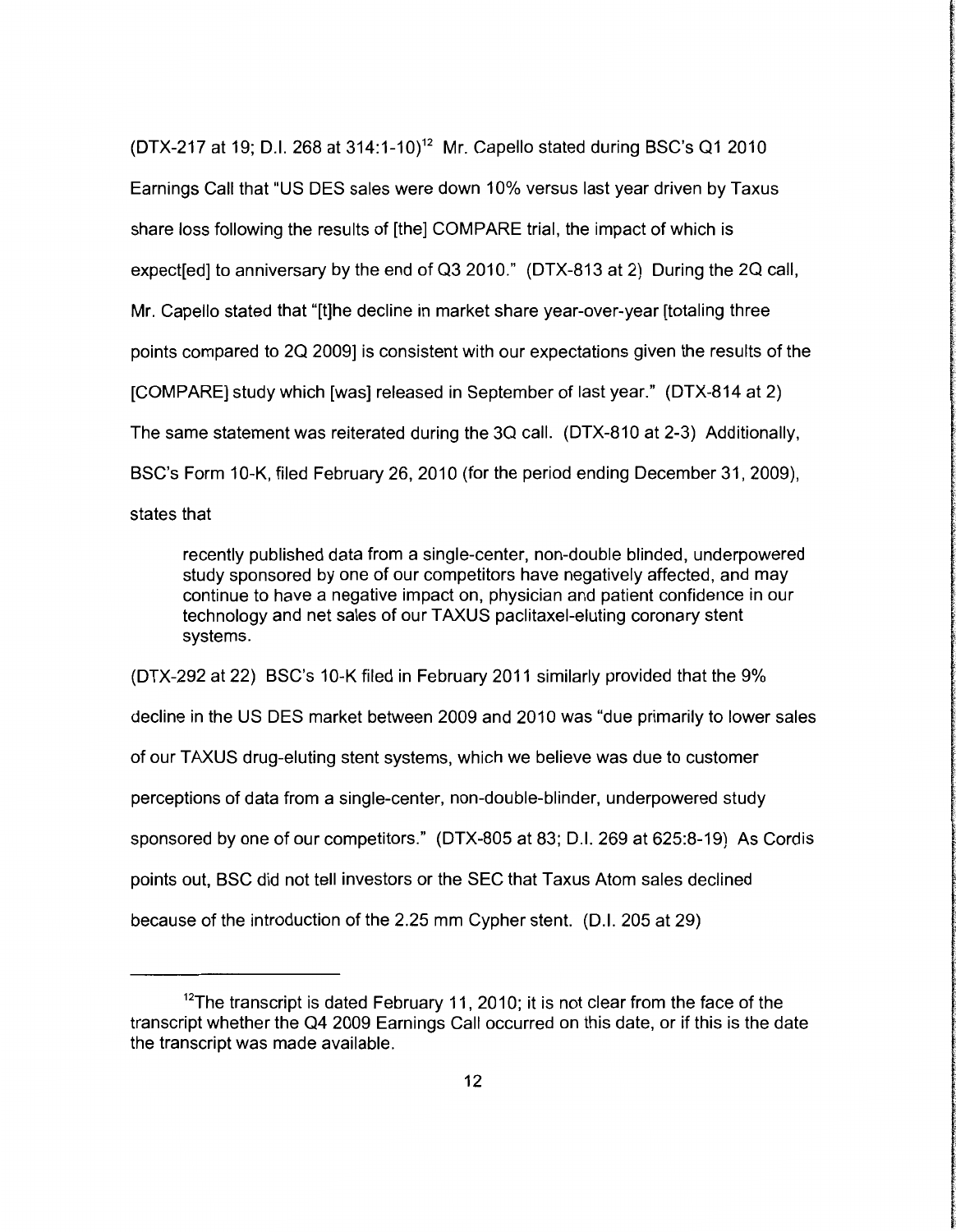### **c. Doctors' preferences**

Cordis also stresses that BSC acknowledged that some cardiologists will only use everolimus-eluting stents. In its "Cypher Mini Stent (2.25 mm) Launch Plan," dated August 2009, BSC stated that it would focus on "limit[ing] the utilization of the Cypher Mini Stent to physicians who refuse to use the TAXUS Liberte Atom Stent." (OTX-793 at BSC-ATOM00019176) BSC assumed that "Cordis will launch [to] current Cypher Stent 'loyalist[s]' first, and then olimus loving accounts second[.]" *(ld.* at BSC-ATOM00019178) Seth Fischer, current Company Group Chairman of Cordis whose decision it was to launch the Cypher 2.25 mm stent, testified that Cordis targeted hospitals that were already using Cypher stents. (D.I. 268 at 450:14-16; D.I. 269 at 723:4-5, 723:22-25) Cypher stents are only good for three months after manufacture, and so it did not make sense to sell the 2.25 mm Cypher stent to other than highvolume Cypher hospitals (and physicians who were already using the 2.5 mm version), in order to reduce Cordis's "scrap rate" for expired stents.<sup>13</sup> (D.I. 269 at  $724:5-725:6$ )

# **d. Noninfringing alternatives**

Cordis also argues that BSC's proof of "but-for" causation is lacking because doctors who do not want to use a paclitaxel-eluting stent have several other medically acceptable treatment options besides the 2.25 mm Cypher everolimus-eluting stent. (0.1. 205 at 31-32) A BSC presentation on the Taxus Atom stent describes several "small vessel[<sup>14</sup>] treatment options," as represented in the following graphic.

 $13$ For every Cypher stent made, one is scrapped. (D.I. 269 at  $725:1-2$ )

<sup>14</sup>"Small vessels" being defined as "<2.5 mm." (OTX-231 at BSC-ATOM00018887)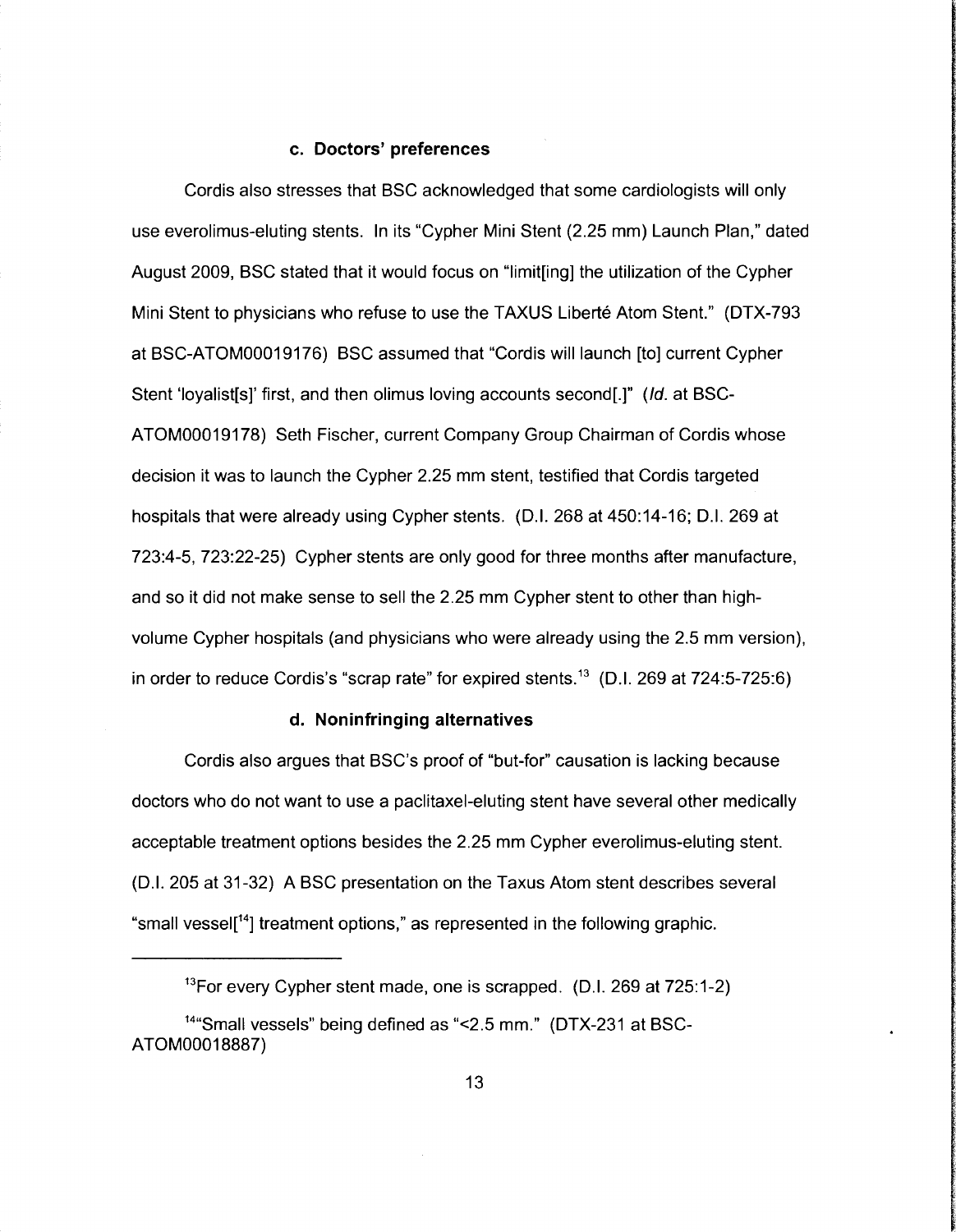

# (DTX-231 at BSC-ATOM00018887)

With respect to the "undersize" option, BSC's medical expert, Dr. Steven Goldberg ("Goldberg"), a cardiologist at the University of Washington Medical Center in Seattle, testified on cross-examination that he prefers to use the "largest stent that [he] could possibly safely get into [the] blood vessel," which is "typically" a 2.5 mm stent for a 2.25 mm vessel.<sup>15</sup> (D.I. 268 at 408:1-25) ("[M]ost of the time, that's the appropriatelysized stent.") Cordis's expert, Dr. Simon, testified that cardiologists were "comfortable using the 2.5 mm stent" in vessels as small as 2.1-2.3 mm. (D.I. 269 at 754:3-11) Dr. Rogers confirmed that using a 2.5 mm stent in a 2.25 mm vessel was "a safe and effective practice" that is instructed-for during fellowship training. (/d. at 799:3-11)

<sup>&</sup>lt;sup>15</sup>Dr. Goldberg explained, however, that "[a] lot of times arteries are larger than they appear  $\lceil$  | on the angiogram." (D.I. 268 at 376:25-377:16) Thus, a 2.25 mm measurement on an angiogram may actually be indicative of a 2.5 mm vessel. (Id. at 423:19-424:1 )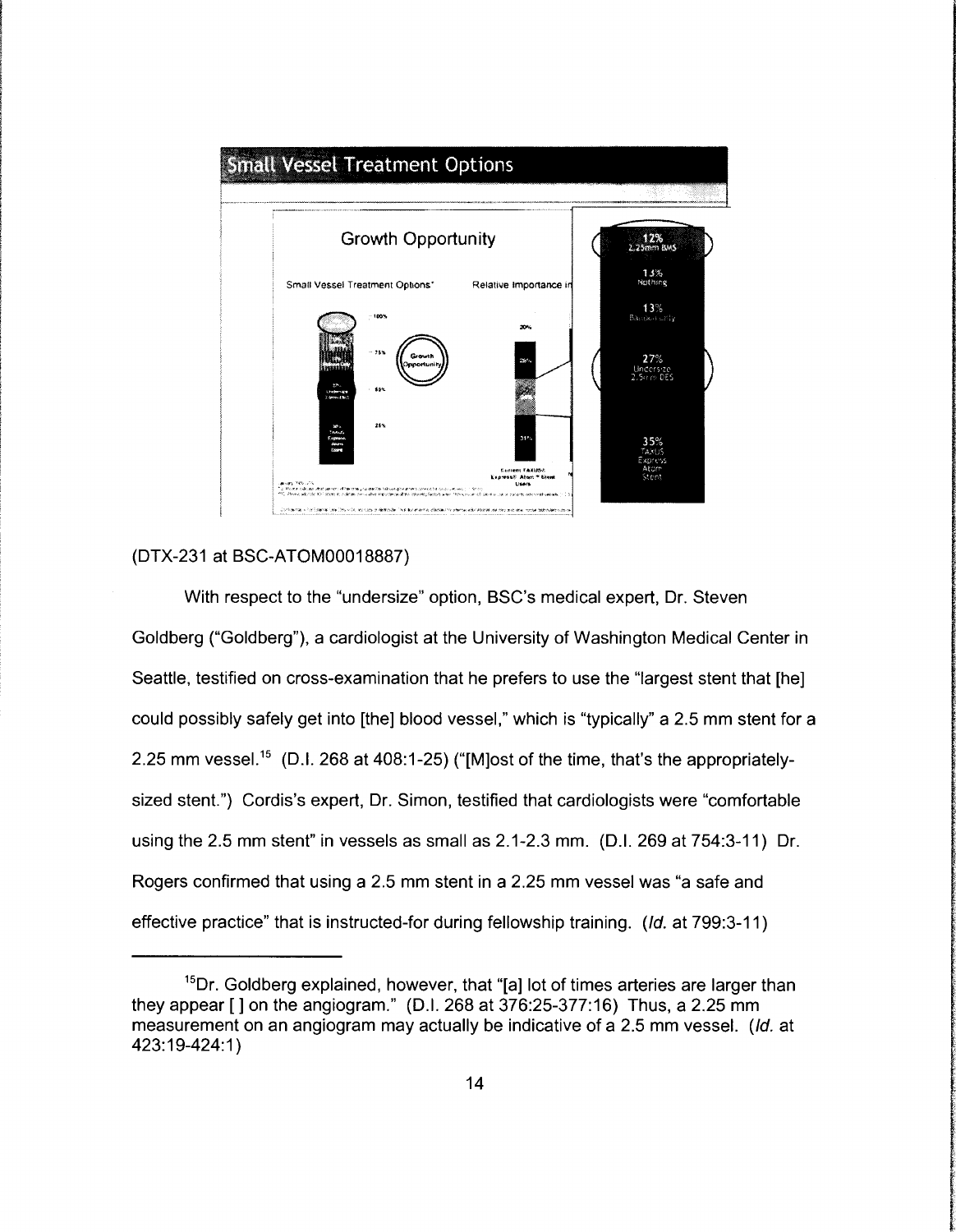With respect to the 2.25 mm bare-metal stent alternative, Cordis points out that Dr. Goldberg only uses drug-eluting stents in two-thirds to three-quarters of his procedures (D.I. 268 at 366:18-23), and the COMPARE and SPIRIT IV studies provided additional motivation for doctors to avoid paclitaxel-eluting stents. (D.I. 205 at 11) Dr. Rogers explained that, while bare-metal stents require patients to take strong bloodthinning drugs or anti-platelet agents and present a risk of restenosis, some doctors prefer this to the risk of bleeding and risk of stent thrombosis with a Taxus stent in a small vessel. (D.I. 269 at 800:2-22) In other cases, given the high restenosis risk using a bare metal stent in a small vessel, a doctor may decide to use just a balloon, and go back in with a stent in a second procedure if the balloon is unsuccessful. (/d.)

#### **e. Woodford's testimony**

Finally, Cordis argues that BSC's damages expert, Woodford, ignored the impact of TCT 2009 in her analysis and offered nothing to rebut the argument that TCT 2009 caused the decline in Taxus Atom sales. (D. I. 205 at 33-34) As Cordis points out, Woodford testified that when she initially performed her calculations, she had not seen the earnings call transcripts. (D.I. 269 at 639:3-10) Woodford made clear, however, that she had since seen the transcripts and still felt comfortable with her conclusions and that she took all pertinent facts into account. *(/d.* at 638:23-639:2) Cordis presented Woodford with a hypothetical during cross examination, whereby she was asked whether a brake scare for the Toyota Prius, resulting in increased sales by the Ford Fusion, would render the decline in Prius sales attributable to Ford. While Cordis stresses that the analogy fits the facts of this case (D.I. 205 at 34), Woodford stressed during her testimony that she did not agree. (D.I. 269 at 628:19-629:19)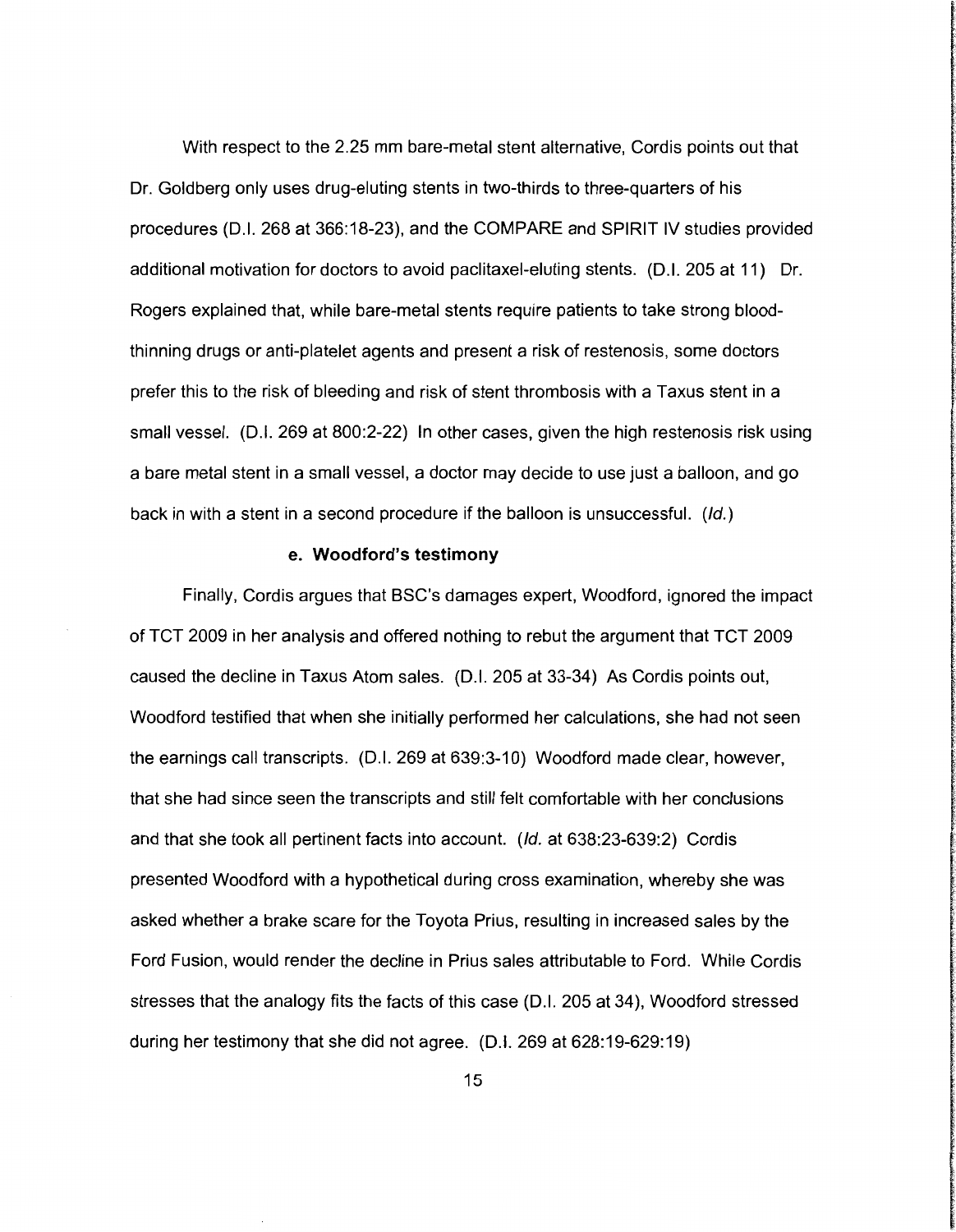## **3. BSC's evidence**

#### **a. Doctors' preference for 2.25 mm DESs**

The jury heard from Dr. Goldberg that small vessel disease is more difficult to treat than large vessel disease because it is harder to place a stent given the vessel obstruction, and the restenosis rate is higher. (D.I. 268 at 372:11-17) Dr. Rogers, Cordis's expert, confirmed that the development of the first 2.25 mm (small vessel) everolimus-eluting stent was a "significant benefit for patients and practitioners." Dr. Rogers testified that, prior to the 2.25 mm Cypher launch, doctors chose not to use a DES in patients with small vessels; providing a 2.25 mm everolimus DES "would allow patients to be treated with a truly optimum therapy." (D.I. 269 at 802:9-803:2) Dr. Rogers agreed that the 2.25 mm Cypher provided doctors with a "new tool" for treatment of small artery disease. (D.I. 270 at 856:5-857:3) DESs had previously proven to be advantageous in preventing restenosis as compared to balloon angioplasty alone (30-50% re-obstruction rate) or bare metal stents ( 10-30% reobstruction rate). (D.I. 268 at 358:3-6, 359:1-9; BSX-620).

According to Dr. Goldberg, the availability of 2.25 mm DESs affected his practice insofar as the smaller stents have an easier deliverability, and can also be used to treat a vessel tear or smaller vessel branch in conjunction with a larger part of the vessel. (D.I. 268 at 375:17 -376:8) Doctors "try and choose the appropriate size, the largest size stent that [they] can get safely to that part of the artery." (*ld.* at 377:9-12) Dr. Simon, Cordis's witness, agreed that generally, interventional cardiologists spend a lot of time trying to match the vessels and stents for the size of the arteries they treat. (D.I. 269 at 781 :15-19) The risk of using a stent that is too big for the vessel is causing a tear in the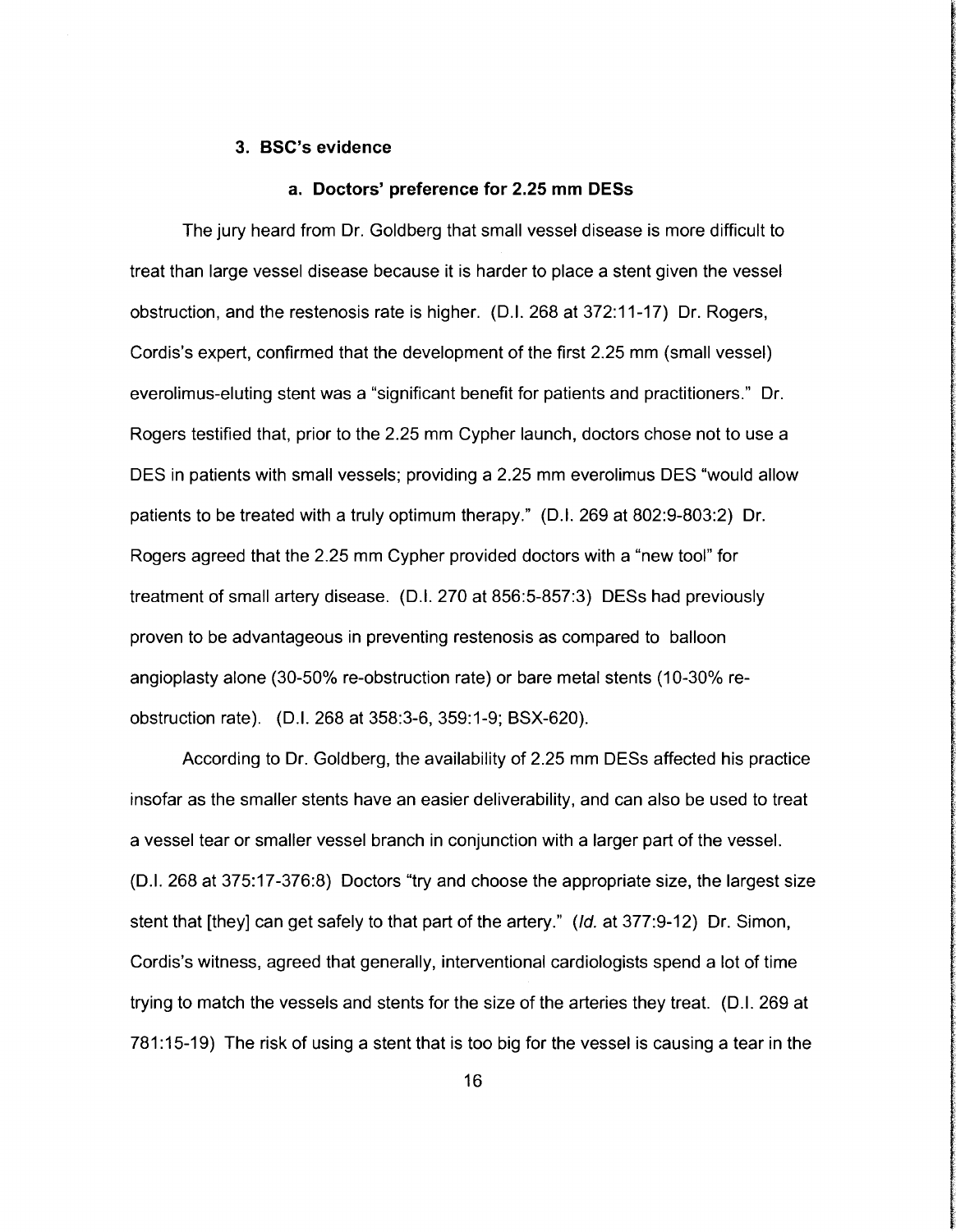blood vessel, which could lead to a heart attack and even death. (D.I. 268 at 377:17-20, 378:17-379:4) In contrast, restenosis does not typically cause heart attack or death.  $(d. at 379:7-10)$  Due to these safety concerns, experts for both parties agree that certain cases require a 2.25 mm stent. (/d. at 370:3-22, 380:7-12; D.l. 269 at 783:4-14 ("In certain circumstances, a 2.25-[mm] stent is better than using a 2.5"), 762:25-763:12 (using a 2.25 mm stent renders certain procedures "simpler and faster"))

#### **b. Immediate impact**

While Cordis emphasizes that there were several alternatives to utilizing a 2.25 mm DES available to physicians, BSC stresses that, once a physician decided to use a 2.25 mm DES, the only such stents available on the market were BSC's Taxus Express Atom, Taxus Liberte Atom and Cordis's 2.25 mm Cypher. (D.I. 268 at 446:1-20, 484:22-485:2; D.l. 270 at 859:5-7) It is not legal to market a 2.5 mm stent for use in smaller than 2.5 mm vessels, as such uses are not approved by the FDA. (D.I. 268 at 451 :9-16; D.l. 269 at 733:19-734:1)

While a limited market does not automatically render the decrease of Taxus Atom sales the result of the introduction of the 2.25 mm Cypher, BSC adduced evidence at trial that the Taxus Atom and 2.25 mm Cypher stents were in head-to-head competition. When Cordis first received FDA approval, its press release directly compared its new 2.25 mm Cypher only to the Taxus Atom stents. (D.I. 270 at 858:20- 23; BSX-620 (further noting that "the Cypher stent ... has outperformed the Taxus stent in numerous clinical trials")) As part of its "small vessel campaign," Cordis implemented a price-match program to the Taxus Atom and the Xience/Endeavor 2.5 mm stents. (BSX-144; D.l. 268 at 500:13-19)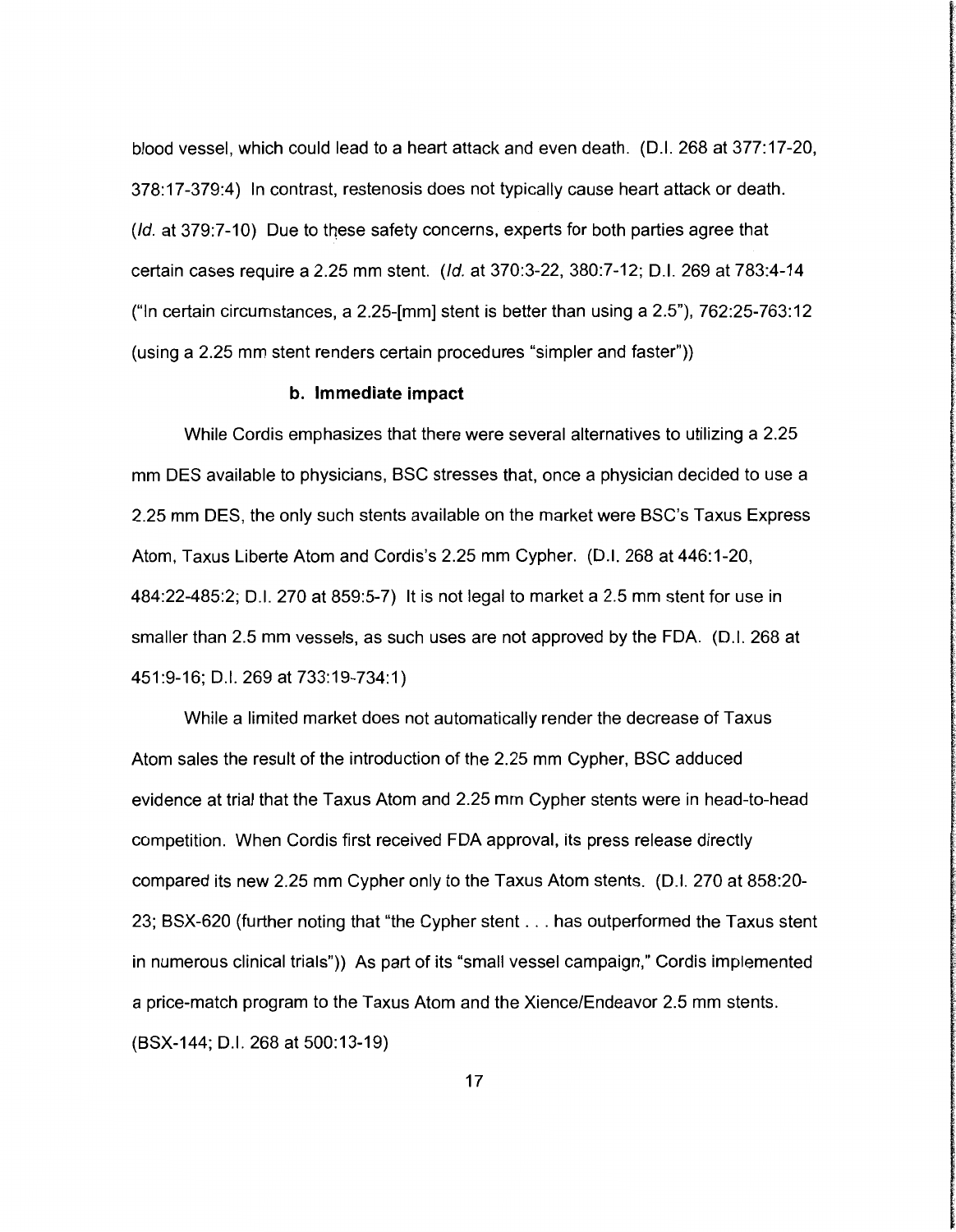Dr. Goldberg testified that his hospital did not stock 2.25 mm Cypher stents because they did not feel a need to "duplicate" inventory to the 2.25 mm Taxus stents. (D. I. 268 at 368:1-22) As BSC's Taxus Atom sales records from April 2009 to March 2010 indicate, several hospitals that were buying a lot of Taxus stents significantly decreased their purchasing of Taxus Atom after September 2009: the Riverside Methodist Hospital in Ohio, Christ Hospital in Ohio, Price Hospital in Ohio, Borgess Medical Center in Michigan, and Brigham and Women's Hospital in Massachusetts. (D.I. 267 at 258:14-265:5; D.l. 269 at 742:16-743:10, 777:1-778:12; BSX-528) Cordis does not dispute these facts, only that the true cause was TCT 2009, not BSC's commensurate stent launch.

**Inchester** 

**International Control** 

Kevin Ballinger ("Ballinger"), Vice President and General Manager of Group Program Management for BSC's Cardia, Rhythm and Vascular Division, explained to the jury that prior to the launch of the 2.25 mm Cypher, BSC had a 100% market share for 2.25 mm stents. (D.I. 267 at 243:23-244:5) After Cordis's launch, only 2.25 mm DES were available in the United States and, thus, a physician determining that a 2.25 mm DES was the best treatment option for a patient could only choose between the Taxus Atom and 2.25 mm Cypher. <sup>16</sup>

According to Ballinger, the impact of Cordis's launch was "a sudden and severe impact on the sales of the Taxus Atom," taking one-third of the market from BSC. (D.I. 267 at 265:6-14) BSC introduced market data to illustrate this impact. Specifically,

<sup>&</sup>lt;sup>16</sup>As BSC points out, shortly after trial, the FDA approved the 2.25 Promus and Xience stents, which are the same everolimus-eluting stents sold under two separate trade names. (D.I. 267 at 294:20-23; D. I. 268 at 335:6-12)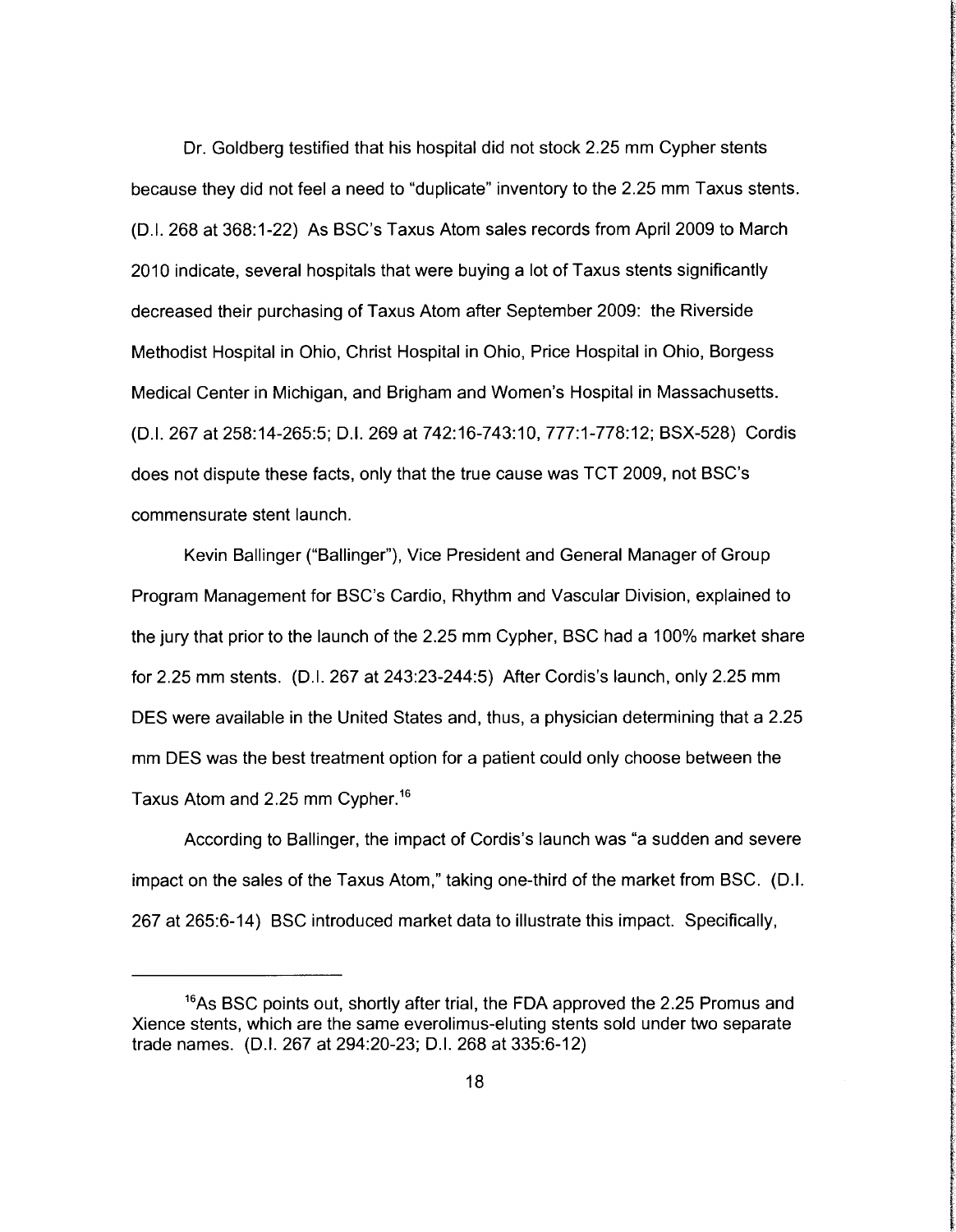Taxus Atom held a 6% share of the entire DES market in August 2009 (or about 16% of the 2.25 mm and 2.5 mm combined market share), but only 4% (or 12% of the 2.25-2.5 mm market share) by November 2009. (D.I. 267 at 248:24-249:2, 250:17-25)

Ballinger testified that, generally, clinical study results do not have as immediate and dramatic of an impact with a one-third market share loss. (D.I. 268 at 334:25- 335:5) Rather, sudden market shifts are usually attributable to the launch of a new product, as physicians "generally like to try new products," and the "new products tend to drive market usage." (/d. at 335:14-336:3)

#### **c. TCT 2009**

Dr. Goldberg, BSC's expert, testified that, like "anything in life," doctors are going to have differences in opinions about how clinical data should be interpreted. (/d. at 369:19-24) Cypher stents were not studied in COMPARE or SPIRIT IV. (/d. at 366:5-8) Dr. Goldberg testified that the results of COMPARE or SPIRIT IV (concerning the Promus and Taxus stents) could not be used to determine how the 2.25 mm Cypher would have fared in the studies. (Id. at 365:18-366:13) The Cypher has a "completely different" stent architecture. (*Id.* at 366:14-17)

**file** manager

Regardless of the applicability of COMPARE or SPIRIT IV to the 2.25 mm Cypher, BSC continued to sell Taxus stents after TCT 2009, and the Taxus Atom continued to outsell the 2.25 mm Cypher stent, despite the COMPARE and SPIRIT IV studies. Dr. Simon, Cordis's witness, confirmed Ballinger's testimony that two-thirds of doctors using 2.25 mm DESs are choosing the Taxus Atom at the present time. (/d. at 341:13-342:2; D.l. 269 at 785:12-16) Mr. Vince Thomas, Cordis's damages expert, also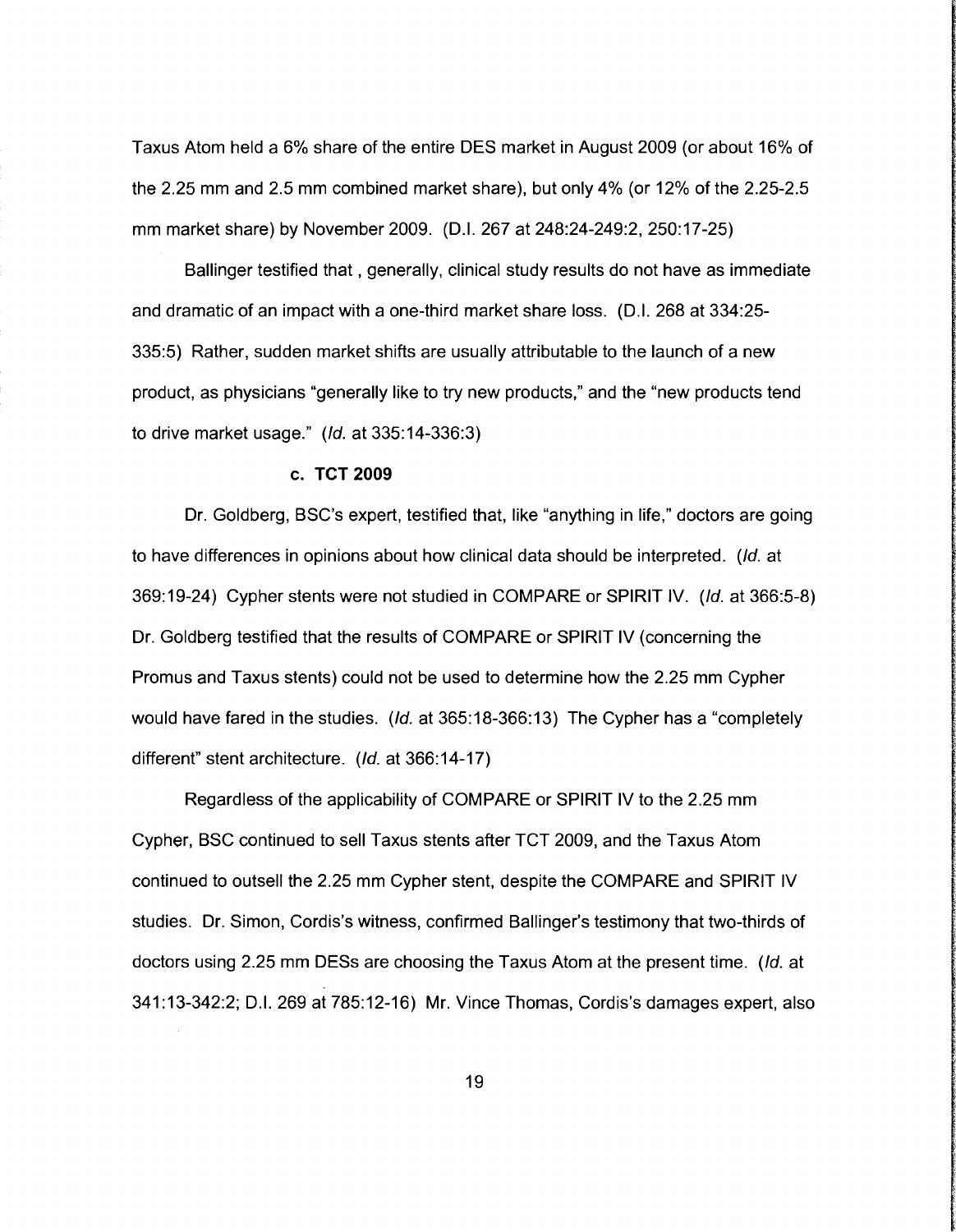confirmed this point.<sup>17</sup> (D.I. 270 at  $960:14-19$ )

#### **d. Woodford's testimony**

The jury heard from Woodford that Cordis's market share "was going to come out of the hide of the only other company that was out there with 2.25 [mm] drug eluting stents." (D.I. 268 at 498:18-20) Woodford testified to the existence of a two-supplier market for 2.25 mm DESs, evidenced by the fact that, despite Cordis's claims that doctors were abandoning paclitaxel, there was no continued growth in the 2.25 mm market. (*Id.* at 508:6-509:9 ("this market segment is isolated from the phenomenon that Cordis has been discussing"), 624:2-9 (there are "different trends between the different sizes of stents")) Based on the market data, it was Woodford's opinion that BSC could have made 100% of Cordis's 2.25 mm DES sales. (/d. at 476:22-23, 509:25-510:6) Woodford performed her calculations using 67.6% as the percentage of infringing sales that BSC would have made but for Cordis's infringement. (BSX-661H) Applying the average sales price and average incremental profit margin to the lost unit sales, Woodford's bottom line was \$28,442,748 in lost profit damages. (*Id.*)

<u>International Account Communication</u>

**Indiana Communication of the Communication** 

**International Action**  $\frac{1}{2}$ 

Woodford also concluded that a reasonable royalty would have been "30 percent of the sales value" of the 2.25 mm Cypher stents not included in her lost profits calculation (10,887 stents). (0.1. 269 at 569:14-571:3) In Woodford's opinion, reasonable royalty damages are \$5,888,332. (/d. at 572:21-573:8; BSX-0329) As stated previously, the parties agree that implied in the verdict is a determination by the jury to award lost profits on 44% of the 2.25 mm Cypher stents sold (14,824 of the total

 $17$ The parties also agree that BSC's Taxus sales increased overall between 4Q 2010 and 1Q 2011. (D.I. 205 at 7; D.I. 231 at 24, n.8)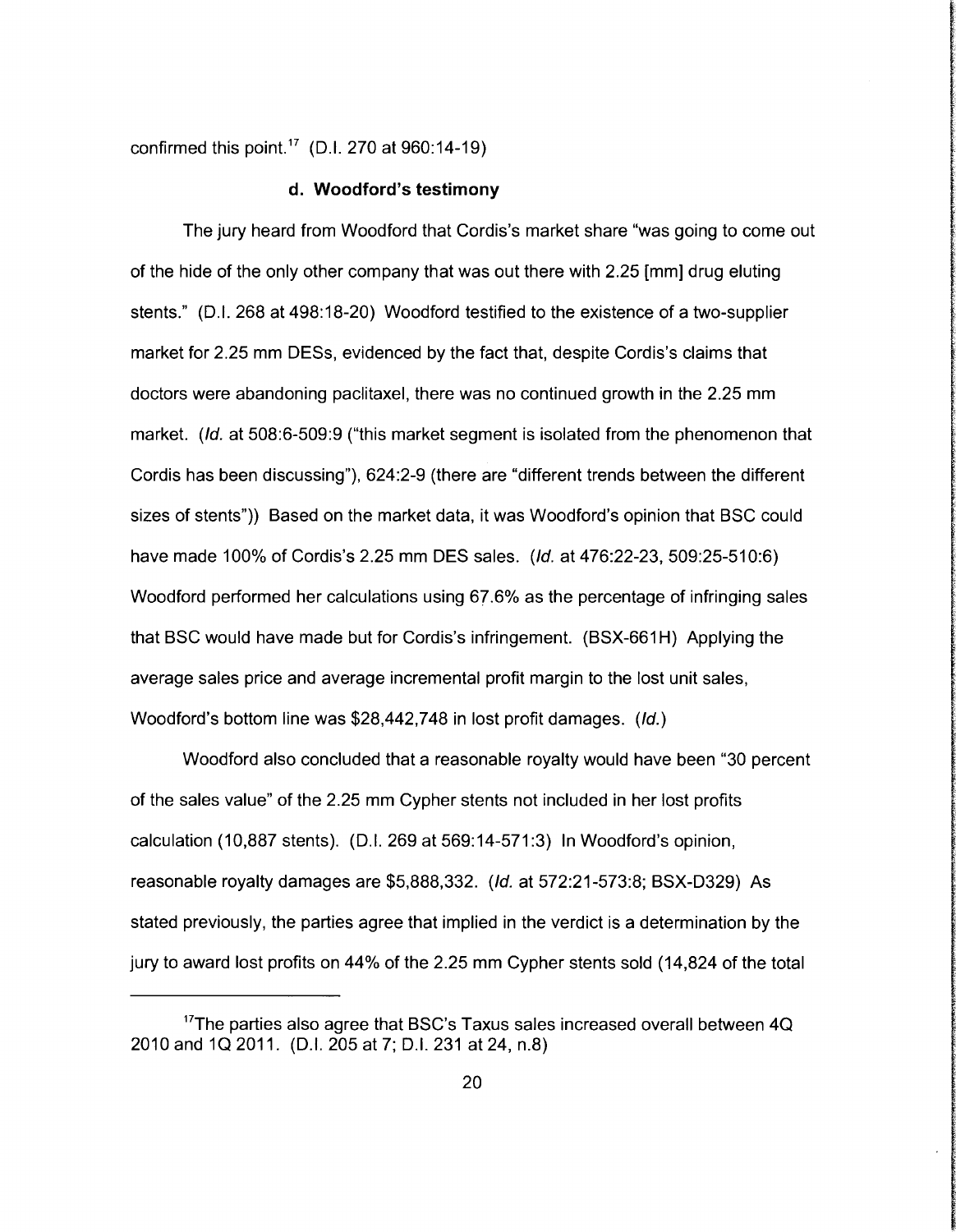33,647 units) using BSC's profit margin on Taxus Atom (\$1,250 per unit).<sup>18</sup> (D.I. 205 at 26; 0.1. 231 at 2, 13)

#### **4. Analysis**

The jury was presented with two alternatives from which to rationalize the decline of Taxus Atom sales beginning in September 2009. In awarding lost profits damages to BSC, the jury determined that the launch of the 2.25 mm Cypher caused the loss of 44% of Taxus Atom sales. The alternative explanation - the COMPARE and SPIRIT IV studies revealed at TCT 2009 – was rejected with respect to this 44%.

Cordis asks the court to determine, as a threshold inquiry, whether the Panduit test is an acceptable method for testing the veracity of the jury's decision. It is Cordis's position that BSC did not show "but for" causation under a correct application of Panduit because the 2.25 mm Cypher stent and Taxus Atom stent are fundamentally different products- one stent elutes paclitaxel and the other elutes everolimus. (0.1. 205 at 36- 38) Both the first and second Panduit factors presuppose the "demand for the infringer's and patent owner's products is interchangeable," i.e., that the parties "sell substantially similar products in the same market." BIC Leisure Products, Inc. v. Windsurfing International Inc., 1 F.3d 1214, 1219 (Fed. Cir. 1993) (reversing district court's award of lost profit damages where the products "differed significantly in terms of price, product characteristics, and marketing channels<sup>"19</sup>); Biacore v. Thermo

<sup>&</sup>lt;sup>18</sup>The damages experts agreed on this \$1,250 per-stent profit margin. (D.I. 270 at 922:20-25)

<sup>&</sup>lt;sup>19</sup>In full, the Federal Circuit iterated that

<sup>[</sup>t]he first Panduit factor  $-$  demand for the patented product  $-$  presupposes that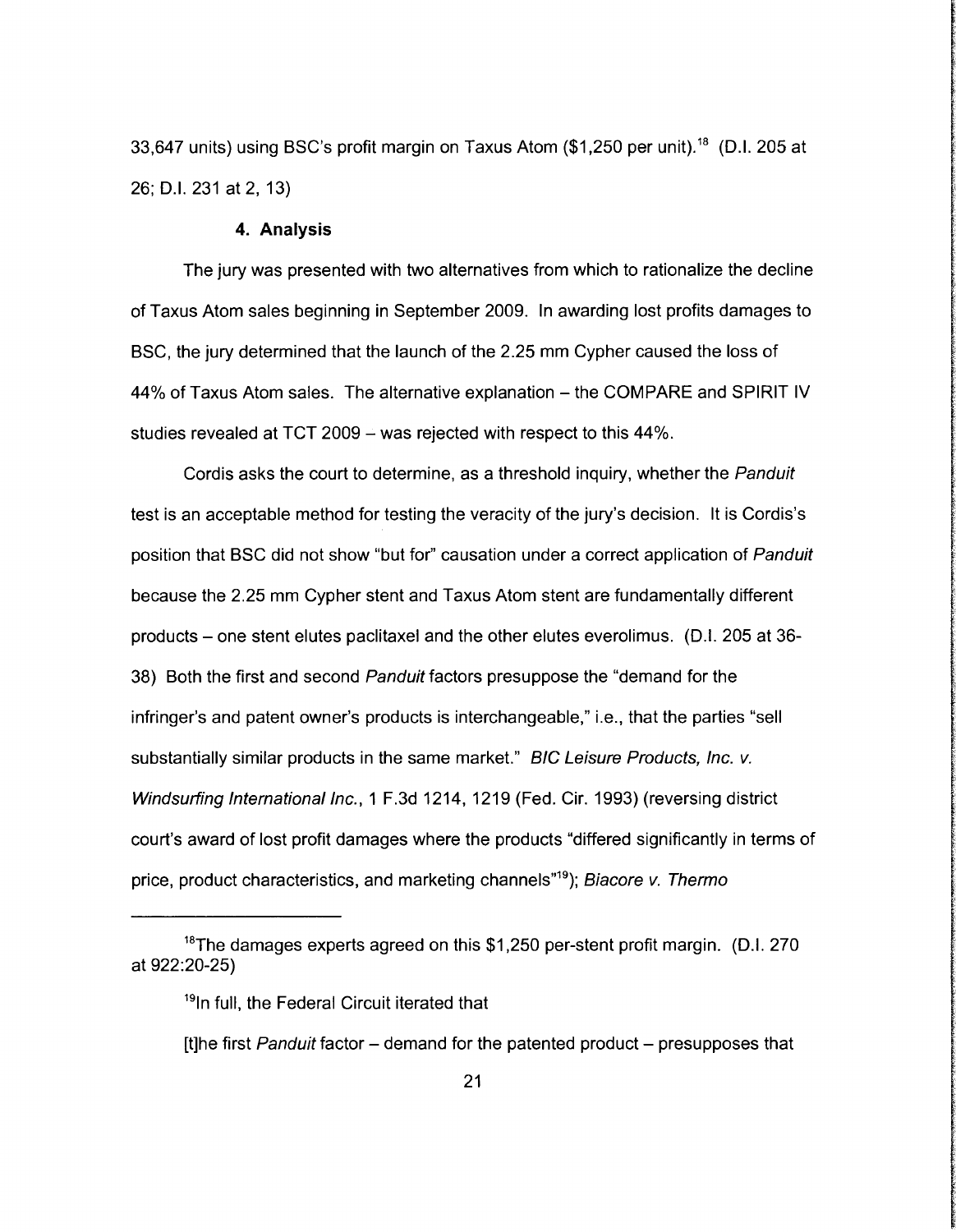Bioanalysis Corp., 79 F. Supp. 2d 422, 469 (D. Del. 1999). The second Panduit factor, or the absence of acceptable, noninfringing alternatives, "also presupposes that the patentee and the infringer sell substantially similar products in the same market ... [and] ensures that any proffered alternative competes in the same market for the same product for the same customers as the infringer's product." BIG Leisure Prods .. 1 F.3d at 1219. In this regard, Cordis emphasizes the evidence (such as the COMPARE and SPIRIT IV studies) denoting the differences between paclitaxel-eluting and everolimuseluting stents and that some doctors "refuse to use" the Taxus Atom. (D.I. 244 at 6-8)

Unlike in BIG Leisure Products, the record at bar supports the finding that a specific market existed for 2.25 mm DESs, regardless of the drug coating. While Cordis showed that doctors had several tools in their arsenal and that some doctors comfortably use a 2.5 mm stent in a smaller vessel, the jury also heard about the high risk of using a stent that is too big for the vessel: causing a tear in the blood vessel, which could lead to a heart attack and even death. (D.I. 268 at 377:17-20, 378:17- 379:4) The jury was free to credit the trial testimony (from both parties' witnesses) that

International American

**International Control**ler

**demand** for the infringer's and patent owner's products is interchangeable. Under this assumption, evidence of sales of the infringing product may suffice to show Panduit's first factor, "demand for the patented product." This analysis assumes that the patent owner and the infringer sell substantially the same product. In Gyromat, for instance, the patent owner's and the infringer's products were similar in price and product characteristics. If the products are not sufficiently similar to compete in the same market for the same customers, the infringer's customers would not necessarily transfer their demand to the patent owner's product in the absence of the infringer's product. In such circumstances, as in this case, the first Panduit factor does not operate to satisfy the elemental "but for" test.

BIC Leisure Products, Inc. v. Windsurfing Intern., Inc., 1 F.3d 1214, 1218-1219 (Fed. Cir. 1993) (internal citations omitted) (emphasis added) (cited at D.I. 205 at 35-36).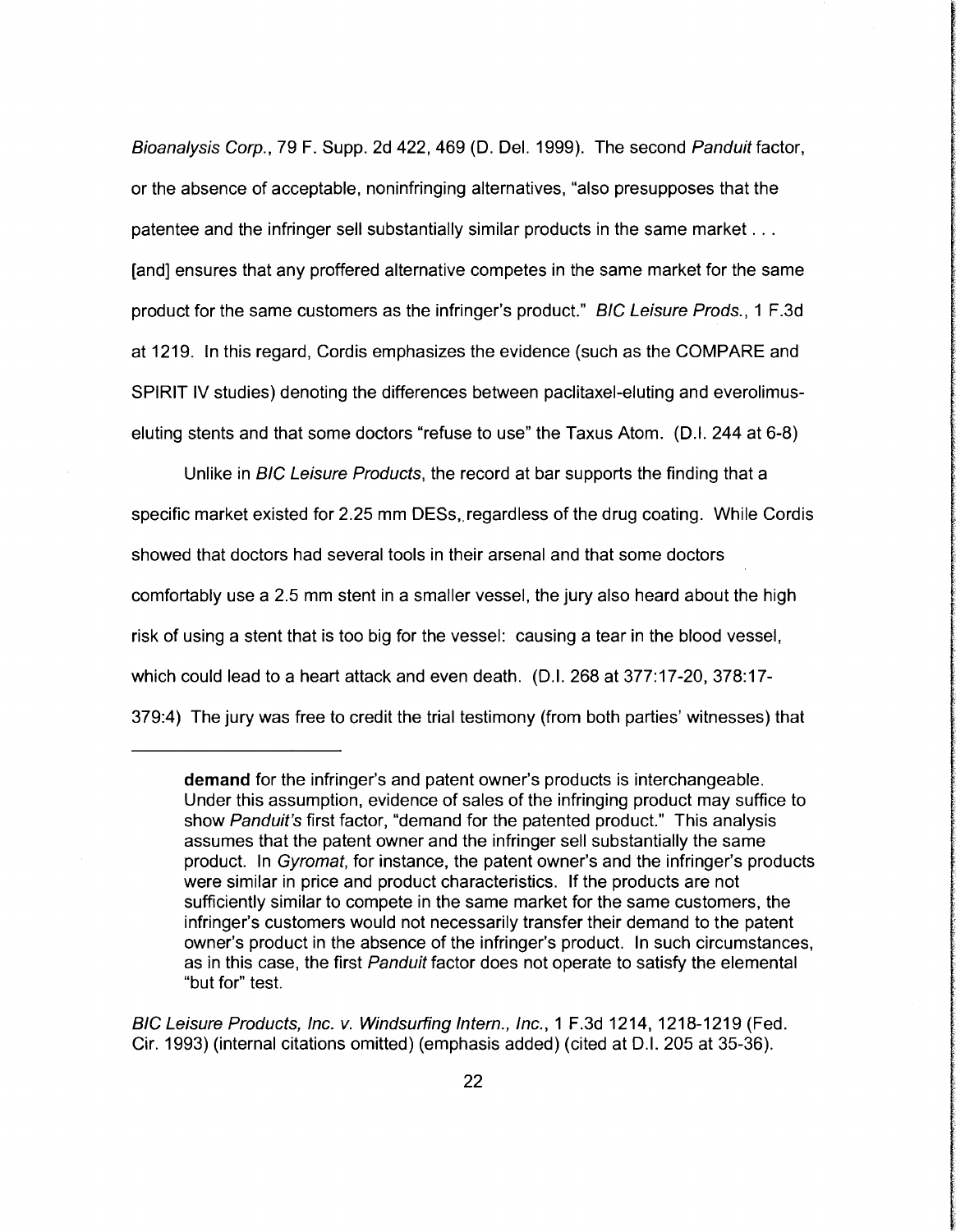certain medical circumstances warrant the use of a stent smaller than 2.5 mm. (/d. at 370:3-22; D.l. 268 at 431:9-15; D.l. 269 at 762:25-763:12; */d.* at 781:15-19,783:4-21,  $799:22$ -801:1;<sup>20</sup> D.I. 270 at 875:7-12) That is, the experts agreed that, under certain circumstances, the other "small vessel treatment options" identified by Cordis are not viable.

After determining that a 2.25 mm stent is required, doctors may use either a bare-metal 2.25 mm stent or a 2.25 mm DES. The smaller the vessel, the higher the risk of restenosis. (D.I. 268 at 370:14-15) Cordis's expert agreed that bare-metal stents are associated with a high restenosis risk. (D. I. 269 at 799:14-800:22) The record is replete with references to the advantages of DESs over bare-metal stents in this regard. (D.I. 267 at 217:5-23; D.l. 268 at 361 :1-5; BSX-620)

man management and a statement of the company of the company of the company of the company of the company of t

**for the collection** 

**Continental** 

in the control and control of the

Isha Casa a san ann an t-Shealachd ann an an a

f

**International Contract** 

*final contracts* 

While there was also evidence regarding differences between paclitaxel and everolimus-eluting  $DESS<sub>1</sub><sup>21</sup>$  sufficient evidence supports the determination that a specific market existed for 2.25 mm DESs and, within this market, the demand for Taxus Atom and 2.25 mm Cypher DESs was interchangeable. That is, sufficient evidence was presented that doctors' demand for the 2.25 mm Cypher DES would have transferred to the Taxus Atom DES in the absence of the 2.25 mm Cypher DES based on the medical

 $20$ Dr. Rogers explained that, "in speaking with physicians, how they made decisions around what stents to use, how to treat patients, you know, it's really nuanced. There are a lot of individual characteristics from patient to patient."

 $21$ For example, as Cordis emphasizes, for doctors who "refuse to use" Taxus Atom, the introduction of the 2.25 mm Cypher stent provided another alternative and met a medical need. (D.I. 205 at 12) (citing D.I. 268 at 415:24-416:9; D.I. 269 at 723:4-15, 798:2-10)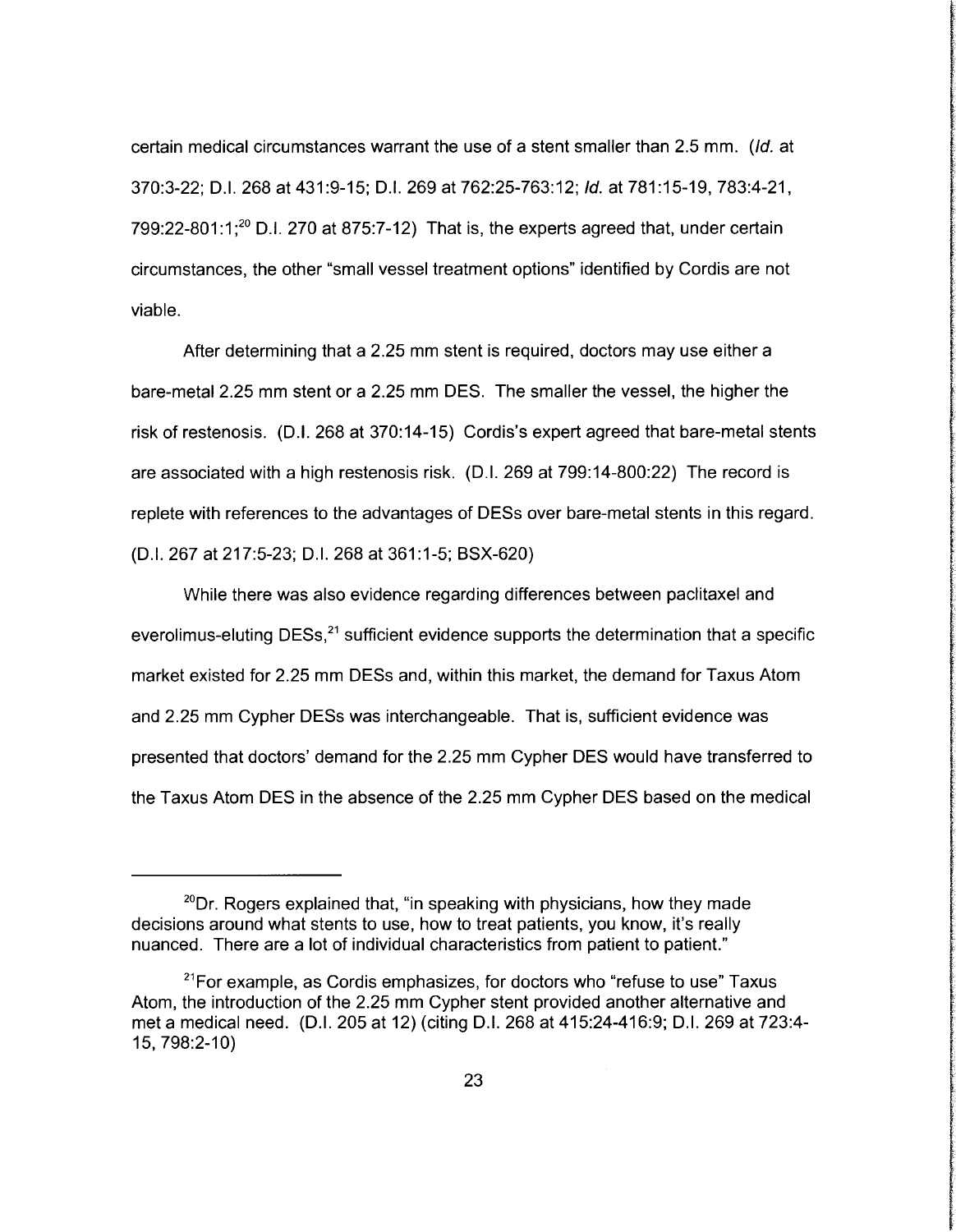determination that a <2.5 mm DES was the best option for a patient.<sup>22</sup> BSC was not "obliged to negate every possibility that a purchaser might not have bought [the 2.mm Cypher] instead of the [Taxus Atom], or might have foregone the purchase altogether." Del Mar Avionics, Inc. v. Quinton Instrument Co., 839 F .2d 1320, 1326 (Fed. Cir. 1987); see also Paper Converting Machine Co. v. Magna-Graphics Corp., 745 F.2d 11, 21 (Fed. Cir. 1984) ("The 'but for' rule only requires the patentee to provide proof to a reasonable probability that the sale would have been made but for the infringement.").

In view of the foregoing, Cordis's arguments that BSC did not present testimony from hospital purchasing agents about why their hospitals stopped buying Taxus Atom after September 2009, and did not present testimony from doctors who used the 2.25 mm Cypher about whether they would have used Taxus Atom (or other small treatment options) had the 2.25 mm Cypher been unavailable, are misplaced. (D.I. 205 at 38; D.l. 244 at 2) BSC was not required to present survey evidence in particular. See Ericsson, Inc. v. Harris Corp., 352 F.3d 1369, 1378 (Fed. Cir. 2003). In view of the evidence discussed above, the court finds that the assumption (of demand interchangeability) underlying Panduit is appropriate in this case, 1 F.3d at 1219, and that BSC met its burden of proof in demonstrating the absence of acceptable alternatives (Panduit factor 2).

The first Panduit factor is not genuinely in dispute post-trial. "[T]he first Panduit

 $22$ While the record at bar even more clearly supports the conclusion that  $44\%$ (rather than 100%) of the demand for the 2.25 mm Cypher DES would have transferred to the Taxus Atom DES if the 2.25 mm Cypher was not available, the court does not limit the demand inquiry to only the awarded percentage. Put another way, the court is careful not to conflate the availability of lost profits damages with the amount of such damages.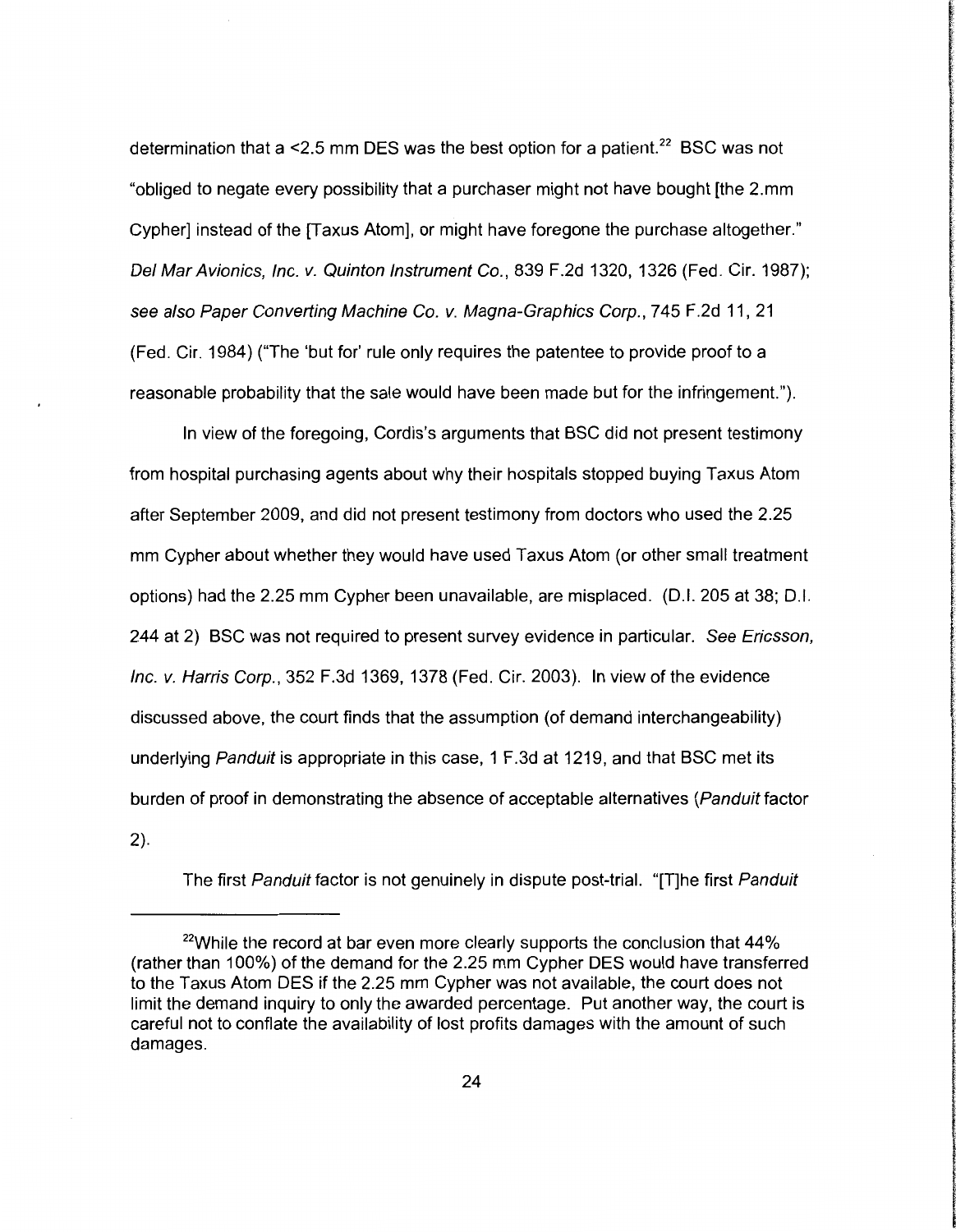factor simply asks whether demand existed for the 'patented product,' i.e., a product that is 'covered by the patent in suit' or that 'directly competes with the infringing device."' DePuy Spine, Inc. v. Medtronic Sofamor Danek, Inc., 567 F.3d 1314, 1330 (Fed. Cir. 2009) (quoting Rite-Hite Corp. v. Kelley Co., 56 F.3d 1538, 1548-49 (Fed. Cir. 1995) (en bane)). Sales of (infringing) 2.25 mm Cypher stents are "compelling evidence of the demand for the patented product." Gyromat Corp. v. Champion Spark Plug Co., 735 F.2d 549, 552 (Fed. Cir. 1984) (citations omitted). Woodford testified that sales of 2.25 mm Cypher stents generated over \$60 million in sales. (481 :15-20) Cordis does not dispute these sales. (D.I. 244 at 6-8)

In view of the foregoing, the court finds that sufficient evidence supports the jury's award of lost profits in this case. As Cordis's challenge of the lost profit award focused on the availability of lost profits damages, rather than the amount, the court does not disturb the jury's award of profits based on 44% of Cordis's 2.25 mm Cypher sales. (0.1. 244 at 9-10) Cordis's motion for JMOL on lost profits damages is denied. (0.1. 204)

#### **B. BSC's Motion to Amend the Judgment**

BSC moves to amend the May 12, 2011 judgment to award BSC: (1) lost profits and reasonable royalty damages for infringing sales of the 2.25 mm Cypher stent between April 1, 2011 and May 11, 2011; $^{23}$  and (2) prejudgment interest calculated at the prime rate compounded monthly. Cordis opposes the motion primarily on the basis that, per its motion for JMOL, BSC did not prove lost profits damages. Cordis argues,

l:

 $23$ Cordis's documents, used by the experts at trial, included sales and financial information only through March 31, 2011. (D.I. 207 at 2)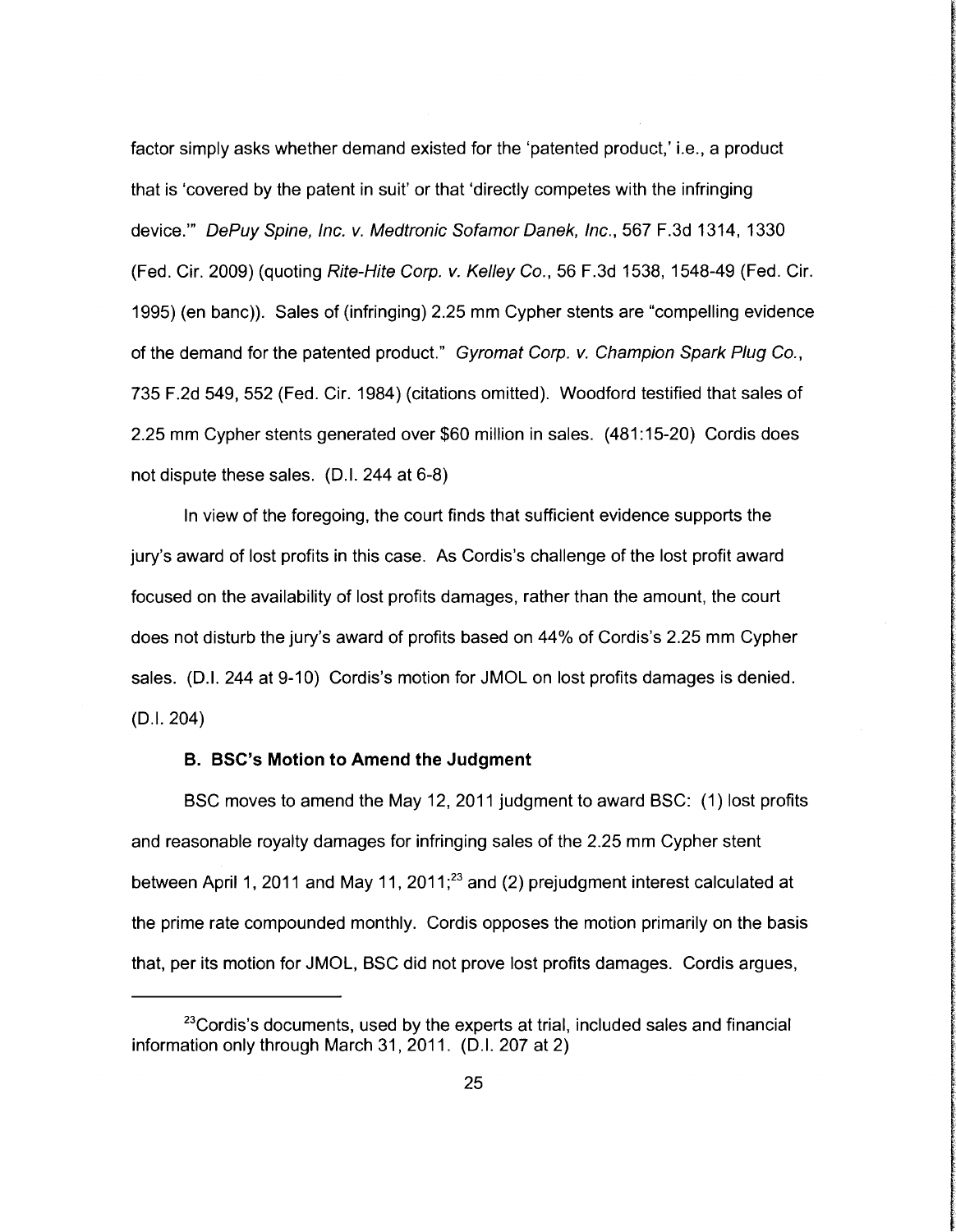however, that if the court upholds the award, the correct amounts of lost profits and reasonable royalty damages for the April 1-May 11, 2011 period are \$612,188 and \$30,651, respectively, which are \$43,804 and \$4765 less than the amounts calculated by Ms. Woodford for BSC.<sup>24</sup> (D.I. 228 at 4; D.I. 229 at  $\P$  8) While BSC describes Ms. Woodford's calculation as the more accurate, BSC has, quite commendably, agreed to Cordis's amount of supplemental damages to bring closure to the dispute. (0.1. 243 at 2) The parties are also in agreement regarding the amount of prejudgment interest at the prime rate compounded monthly. The court, therefore, will grant BSC's motion and enter an amended judgment increasing the total damage award from \$19,531 ,492 to  $$20,754,192.<sup>25</sup>$  (D.I. 206)

## C. BSC's Motion for Ongoing Damages in Lieu of a Permanent Injunction

*<u>the City of St</u>* ~

**International Constitution Constitution** 

**REGISTER** CONTROLLER

**INCHES** 

While BSC asserts that a permanent injunction would be appropriate under the facts of this case, it appreciates that courts have been reluctant to issue injunctions in stent cases, and seeks instead an award of an ongoing 32% royalty rate. (0.1. 211 at 2) The jury awarded \$1,000,470 in reasonable royalty damages in this case. (0.1. 192) There is no dispute that inherent in this determination was the application of a 2.95% royalty rate. (0.1. 205 at 39; 0.1. 231)

<sup>&</sup>lt;sup>24</sup> According to Mr. Thomas, Cordis's selling price from April 1-May 11, 2011 was significantly lower than its historical average, as was BSC's profit margin, as compared to the 2009-2011 average utilized my Ms. Woodford for this additional period. (0.1. 229 at  $\P\P$  6-7)

<sup>&</sup>lt;sup>25</sup>The new award includes an additional  $$642,838$  in lost profits and reasonable royalty damages for the April 1-May 11, 2011 period (D.I. 229 at  $\P$  8); \$75,382 in prejudgment interest during this time period (id. at  $\P$  9); and \$504,479 in prejudgment interest through April 1, 2011 (id. at  $\P$  10). BSC's total for damages is \$1 short of Cordis's which is likely only an error in tabulation. (0.1. 243)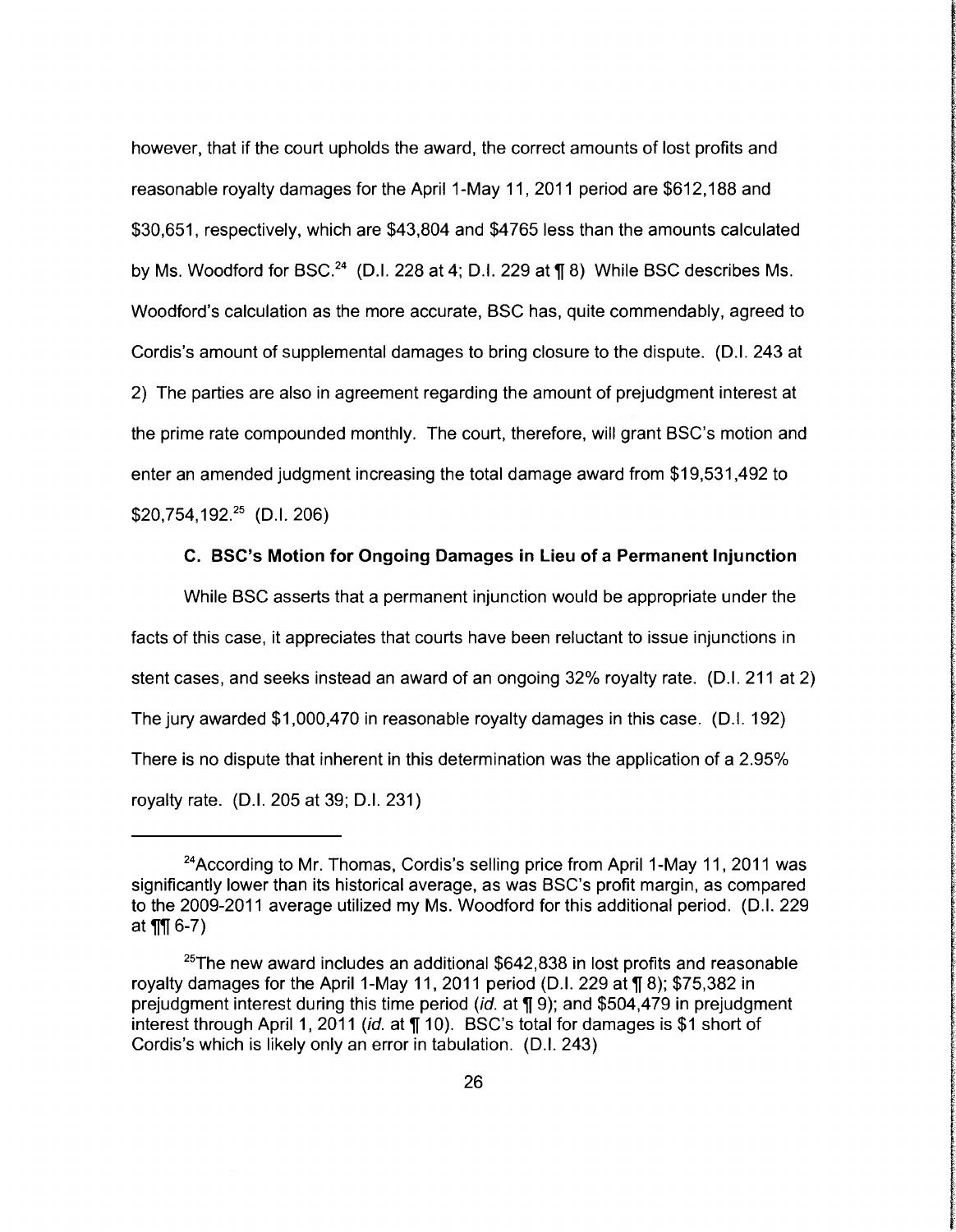A post-verdict royalty is fundamentally different from a pre-verdict royalty.

Amanda v. Microsoft Corp., 517 F.3d 1353, 1361 (Fed. Cir. 2008).

Prior to judgment, liability for infringement, as well as the validity of the patent, is uncertain, and damages are determined in the context of that uncertainty. Once a judgment of validity and infringement has been entered, however, the calculus is markedly different because different economic factors are involved.

**International Control Control** 

**INTERNATION** 

iteration of the content

**International Controls and State** 

*/d.* at 1362. With respect to the parties' change in bargaining positions, the Federal

Circuit has finally adjudicated the issues of infringement and validity, and the PTO has

allowed claim 36 on reexamination; Cordis has no other irons in the fire. Cordis

simultaneously asserted in its papers that Cypher stents would not be produced after

January 31, 2011 (which stents may not be sold after March 31, 2012), yet it

vehemently opposes BSC's proposed ongoing royalty.<sup>26</sup> (D.I. 224, ex. A) Cordis

stressed, in fact, that when it announced that it will stop selling Cypher, sales began to

significantly drop (beginning the week ending June 26, 2011).

To arrive at its 32% proposed royalty rate, BSC's expert (Woodford)

calculated the effective damages rate that reflects all of Cordis's infringing sales through March 2011 based on the jury's total damages verdict, including both reasonable royalty and lost profits damages. This effective damages rate is the equivalent percentage of Cordis's sales revenues that reflects the jury's determination of damages to [BSC] (both lost profits and reasonable royalty damages) resulting from Cordis's infringement of the ['021] patent with the 2.25 mm Cypher stent. .. Based on Cordis's total sales of approximately \$60.7 million from September 2009 to March 2011, ... total damages, including reasonable

 $26B$ ased upon the parties' history, the court does not adopt Cordis's suggestion that the court should direct the parties to negotiate the royalty amongst themselves. See Telecordia Techs., Inc. v. Cisco Sys., Inc., 592 F. Supp. 2d 727, 748 (D. Del. 2009) (citing Paice, LLC v. Toyota Motor Corp., 504 F.3d 1293, 1314 (Fed. Cir. 2007)). Put most simply, given that the parties could not negotiate a license after the Federal Circuit's decision, during this litigation or before taking this damages case to trial, let alone this contentious post-trial practice, the court has no indication that such a mandate would effectuate closure to this case.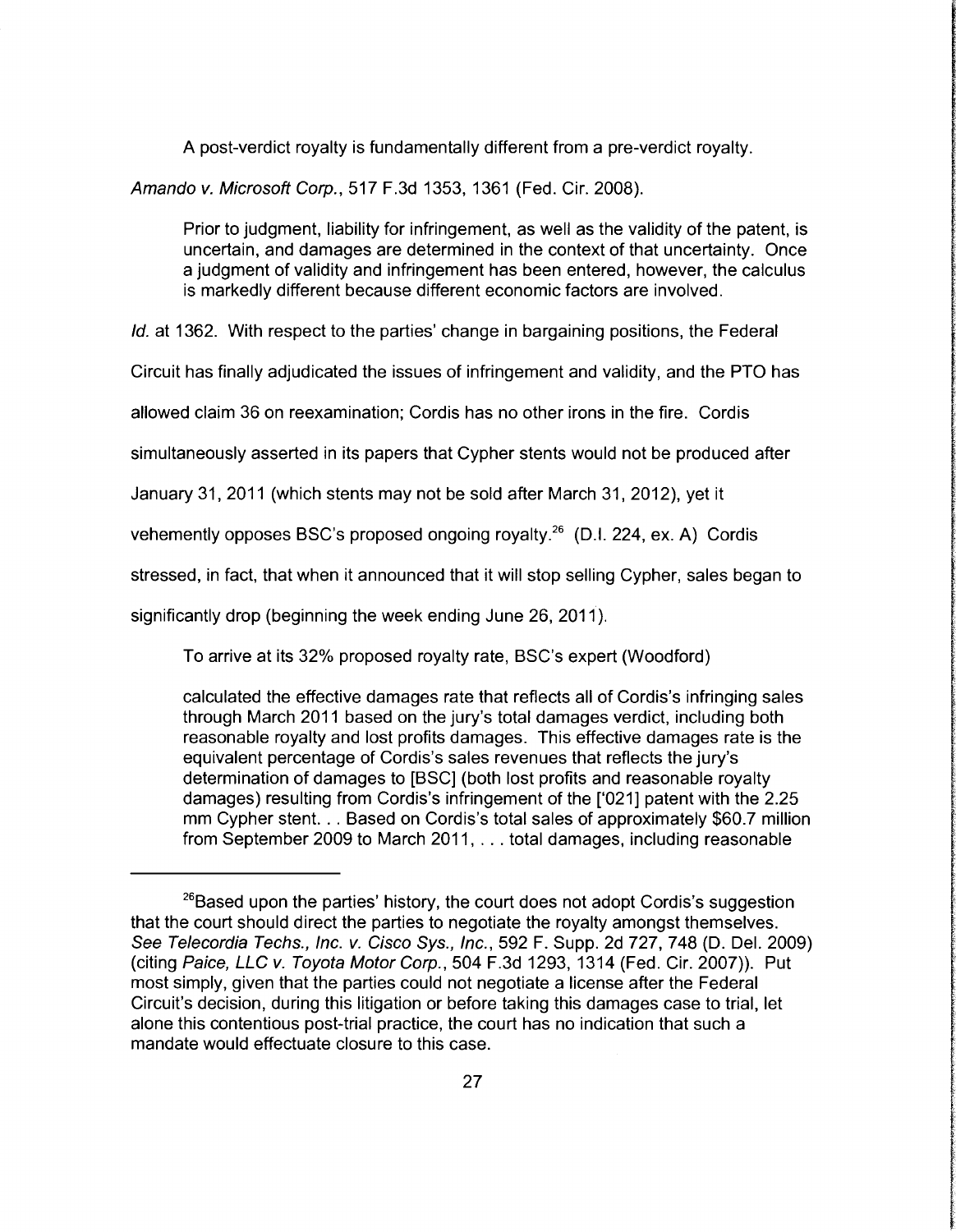royalty and lost profit damages, correspond to an effective damages rate of 32 percent.

# (D.I. 213 at  $\P(16)$

Cordis counters with the fact that cardiologists now have other olimus-eluting stents (the 2.25 mm Xience Nano and the 2.25 mm Promus OESs) to select from, and that there is no "realistic possibility that future sales of the 2.25 mm Cypher will take sales or profits away from Taxus Atom." (D.I. 224 at 9) Cordis does not explain with any detail, however, the effects of the launch of either alternative on the marketplace. (Id. at 9-11) Cordis also asserts that it is selling Cypher in the United States at a substantial loss, and even a 2.95% royalty rate is insufficient to allow it a reasonable profit margin. (*Id.* at 11)

The court declines to allow Cordis, an adjudicated willful infringer, to effectively owe less for its post-verdict infringement than the jury found for its pre-verdict infringement under the circumstances. Accord Joyal Prods., Inc. v. Johnson E/ec. North America, Inc., Civ. No. 04-5172, 2009 WL 512156, \*13 (O.N.J. 2009) (26% post-verdict royalty rate representing net operating profit was reasonable, contrasted to 8% rate found by the jury, where defendant admitted to willful infringement and "never established a serious validity challenge"). BSC's motion is granted.

#### **D. BSC's Motions for Attorney Fees and for Enhanced Damages**

#### **1. Background**

BSC's motions are best evaluated against a backdrop of the relevant procedural history. The stent portion of the 2.25 mm Cypher stent at issue in this case was identical to the six-cell stent accused of infringement in Civ. No. 03-027, but it is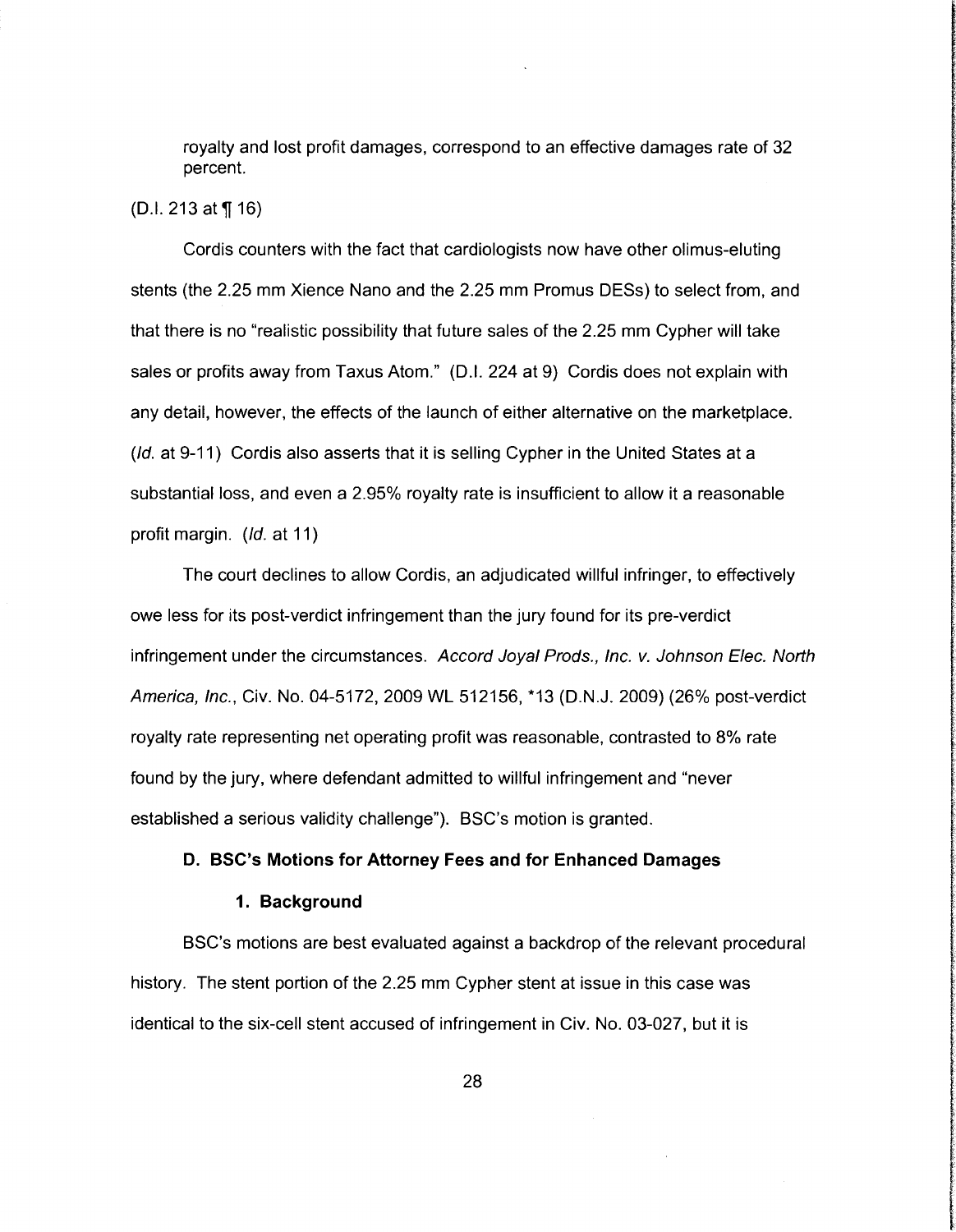mounted on a balloon that inflates to a nominal diameter or 2.25 mm. (D.I. 161 at 4) The court's final judgment<sup>27</sup> that Cordis's Cypher stent infringed claim 36 of the '021 patent was entered in Civ. No. 03-027 on September 24, 2007. (Civ. No. 03-27, D.l. 437) The Federal Circuit affirmed this court's prior rulings and the jury verdict in March 2009. *(/d.,* D.l. 45428 )

Cordis's 2.25 mm Cypher stent was first manufactured for commercial use on August 18, 2009, and Cordis obtained FDA approval and began selling the 2.25 mm Cypher DES in the United States in September 2009. (D.I. 161 at 4) (citations omitted) Cordis did not dispute in this litigation that the 2.25 mm Cypher stent infringed claim 36 of the '021 patent.<sup>29</sup> (*Id.* at 11) As previously noted, "Cordis filed its initial request for reexamination on October 13, 2009, two months before BSC filed this suit on December 4, 2009, but several years after the end of the jury trial in the 03-027 case in which Cordis's liability for infringement of claim 36 of the '021 patent was established." (/d. at 8) By its memorandum order of April 28, 2011, the court excluded from trial evidence of the reexamination proceedings and, as Cordis conceded that the reexamination was its only evidence in support for its argument that it did not willfully infringe, the court granted summary judgment in favor of BSC on the issue of willful infringement. (D.I. 176)

BSC now seeks a judgment that this case is "exceptional" pursuant to 35 U.S.C.

<sup>&</sup>lt;sup>27</sup>Following the denial of two JMOL motions by Cordis.

*<sup>28</sup>*Cordis Corp. v. Boston Scientific Corp., 561 F.3d 1319 (Fed. Cir. 2009).

 $29$ On April 13, 2011, the court granted BSC's motion for summary judgment of infringement with respect to the 2.25 mm Cypher. (D.I. 161)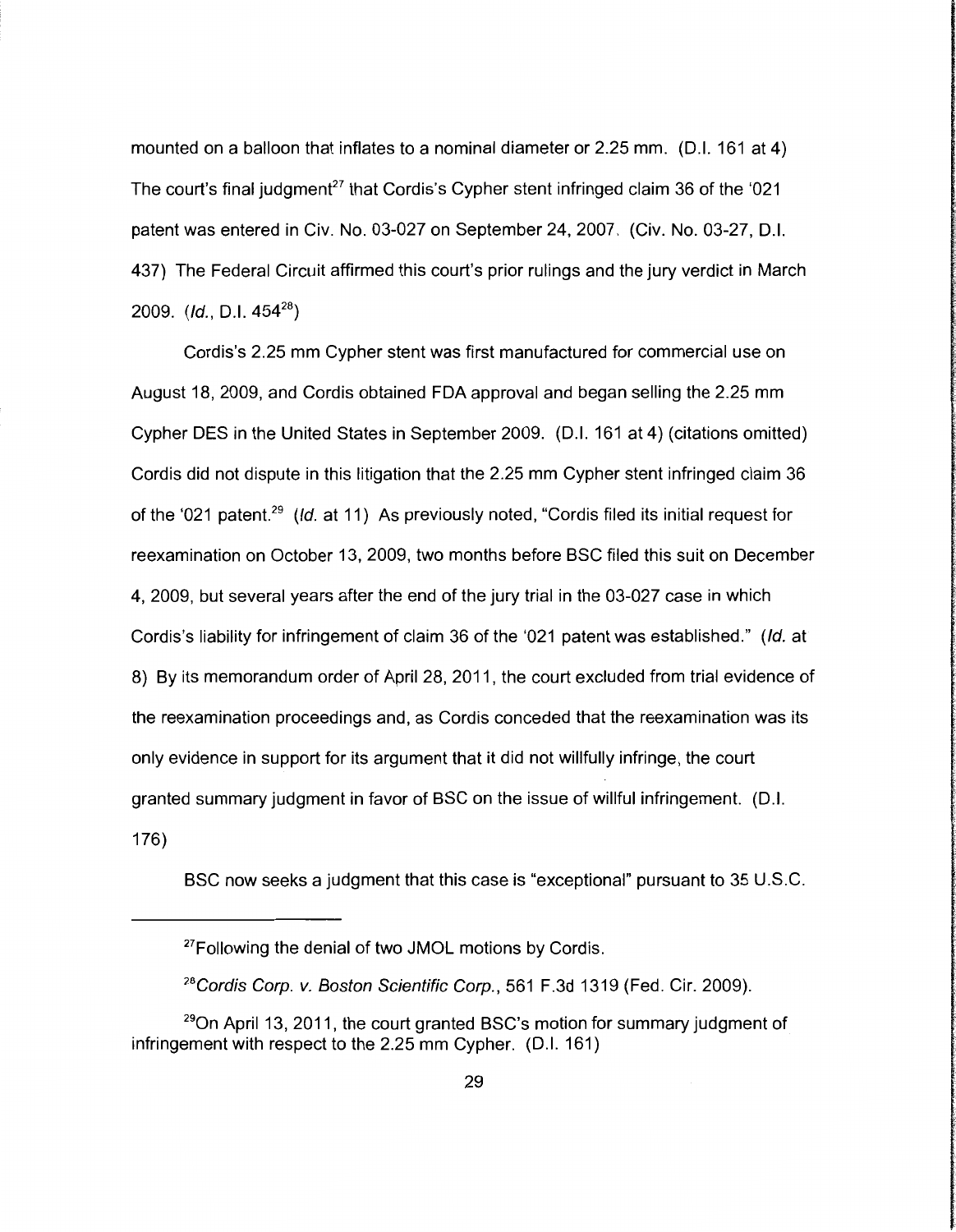§ 285 and the reimbursement of its attorney fees and litigation expenses throughout trial (approximately \$4.7 million), on three bases: (1) Cordis's willful infringement; (2) Cordis's conscious business decision to infringe "with full knowledge of the previous final adjudication of infringement and validity against it;" and (3) balancing of the factors described in Read Corporation v. Portee Inc., 970 F.2d 816, 826-27 (Fed. Cir. 1992), abrogated in part on other grounds by Markman v. Westview Instruments, Inc., 52 F.3d 967, 975 (Fed. Cir. 1995) (hereinafter, Read or "the Read factors"). (D.I. 200 at 3) BSC also points out that Cordis repeatedly emphasized at trial that Cordis would be "perfectly content to pay whatever th[e] jury thinks is fair for rights to the 2.25 [mm] sector," yet challenged the jury's verdict post-trial. (D.I. 269 at 728:12-14; see also D.I. 267at 172:22-173:2, 193:23-194:1)

# **2. Legal standards**

Section 285 authorizes the court "in exceptional cases" to award "reasonable attorney fees to the prevailing party." 35 U.S.C. § 285. "Whether a case is exceptional and, thus, eligible for an award of attorney[] fees requires the district court to first, make a factual determination of whether a case is exceptional and second, exercise its discretion to determine whether attorney[] fees are appropriate." Bard Peripheral Vascular, Inc. v. W.L. Gore & Associates, Inc., - F.3d -, 2012 WL 414373, \*17 (Fed. Cir. Feb. 10, 2012) (citation omitted). The prevailing party  $-$  here, BSC  $-$  must prove that the case is exceptional by clear and convincing evidence. See Marc Tec, LLC v. Johnson & Johnson, 664 F.3d 907, 915-16 (Fed. Cir. 2012).

A case may be deemed exceptional under § 285 where there has been willful infringement, fraud or inequitable conduct in procuring the patent, misconduct during litigation, vexatious or unjustified litigation, conduct that violates Federal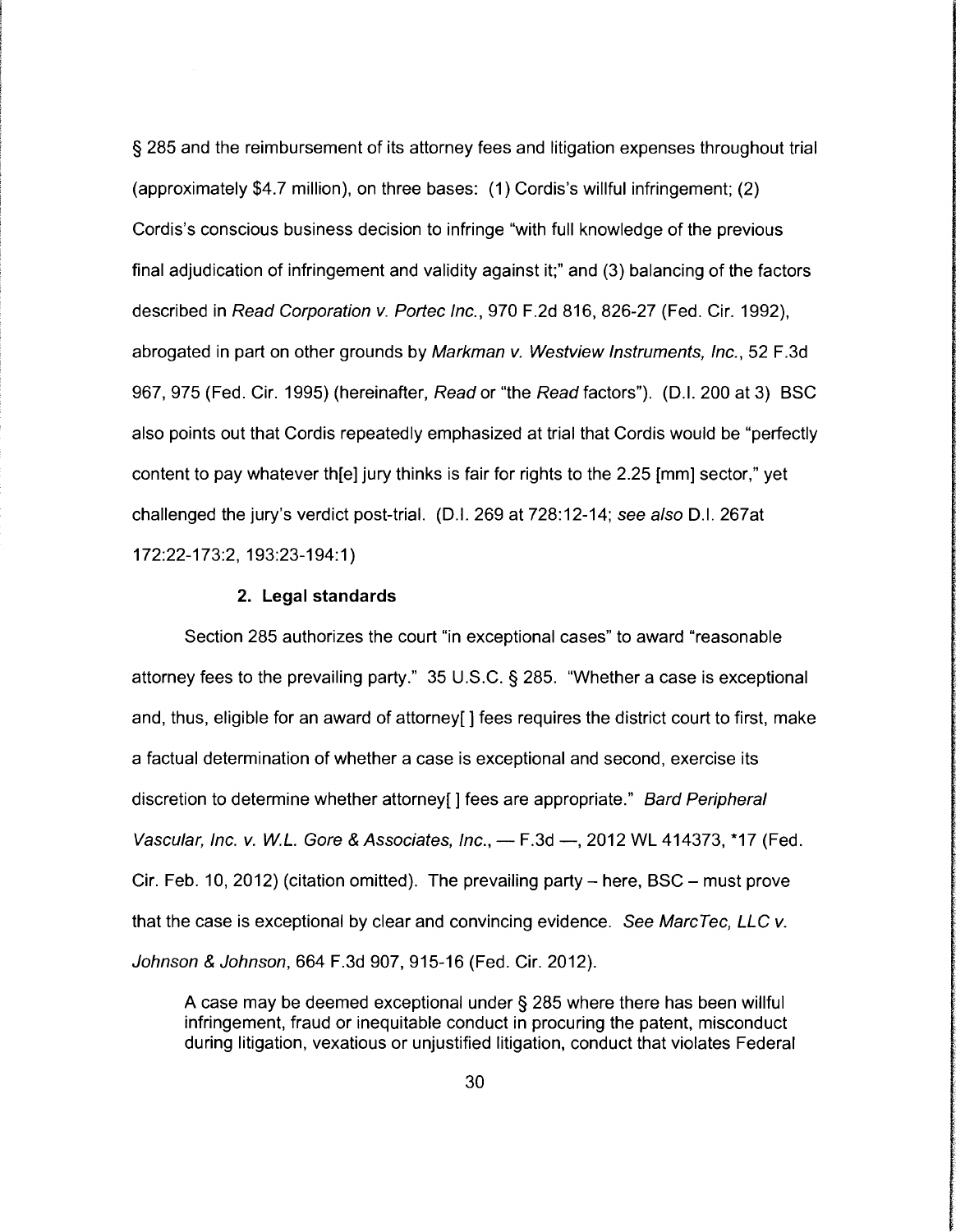Rule of Civil Procedure 11, or like infractions. Where [] the alleged infringer prevails in the underlying action, factors relevant to determining whether a case is exceptional include the closeness of the question, pre-filing investigation and discussions with the defendant, and litigation behavior. Where a patentee prolongs litigation in bad faith, an exceptional finding may be warranted.

Absent litigation misconduct or misconduct in securing the patent, a district court can award attorney fees under§ 285 only if the litigation is both: (1) brought in subjective bad faith; and (2) objectively baseless. Under this standard, a patentee's case must have no objective foundation, and the plaintiff must actually know this. Whether a case is objectively baseless requires an objective assessment of the merits.

*/d.* at 916 (internal quotations and citations omitted). "Although an attorney fee award is not mandatory when willful infringement has been found, precedent establishes that the court should explain its decision not to award attorney fees." Spectralytics, Inc. v. Cordis Corp., 649 F.3d 1336, 1349 (Fed. Cir. 2011) (citations omitted).

Section 284 authorizes the court to "increase the damages up to three times the amount found or assessed." 35 U.S.C. § 284. The "paramount determination in deciding to grant enhancement and the amount thereof is the egregiousness of the defendant's conduct based on all the facts and circumstances." Read, 970 F.2d at 826; see also Spectralytics, Inc. v. Cordis Corp., 649 F.3d 1336, 1349 (Fed. Cir. 2011) (confirming the applicability of the Read factors to the inquiry of enhancement of damages). In these regards, the Read factors direct the court to consider: (1) whether the infringer deliberately copied the invention; (2) whether the infringer, when aware of the patent, investigated and formed a good faith belief of invalidity or noninfringement; (3) the infringer's behavior as a party to litigation; (4) defendant's size and financial condition; (5) closeness of the case; (6) duration of defendant's misconduct; (7) remedial action by the defendant; (8) defendant's motivation for harm; and (9) whether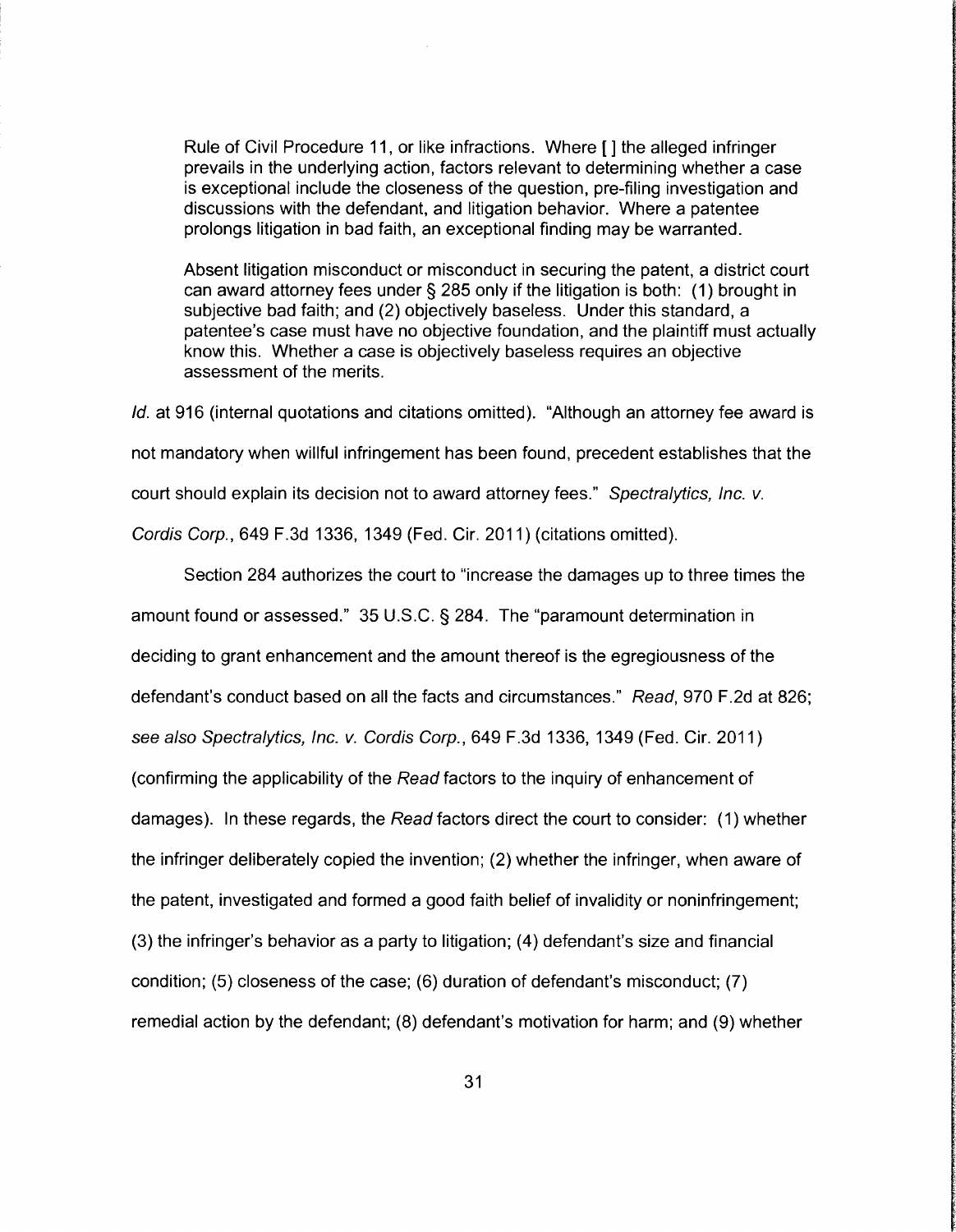defendant attempted to conceal its misconduct. */d.* at 826-28.

Inasmuch as a finding of willful infringement does not mandate enhancement of damages, the above factors taken together assist the trial court in evaluating the degree of the infringer's culpability and in determining whether to exercise its discretion to award enhanced damages and how much the damages should be increased. To enable appellate review, a district court is obligated to explain the basis for the award, particularly where the maximum amount is imposed. For the latter, the court's assessment of the level of culpability must be high.

*/d.* at 828.

## **3. Attorney fees**

Upon careful review of the record, the court finds that BSC has not satisfied its burden of proving, by clear and convincing evidence, that this case was exceptional as contemplated by § 285. While Cordis was deemed to be a willful infringer, BSC does not specifically challenge Cordis's behavior in litigation other than noting, in its reply papers, that Cordis launched in the face of an adverse judgment and that its "assertion of inapplicable defenses unnecessarily increased the burden on the court and BSC."<sup>30</sup> (0.1. 230 at 9) While "similar considerations may be relevant to enhanced damages and attorney fees," it is the court's view that attorney fees are more aptly awarded for abusive litigation tactics than in other circumstances. See Spectralytics, 649 F.3d at 1349 ("attorney misconduct or other aggravation of the litigation process may weigh heavily with respect to attorney fees, but not for enhancement of damages"). The court proceeds to analyze whether an enhancement is appropriate under the Read factors.<sup>31</sup>

<sup>&</sup>lt;sup>30</sup>Having filed separate briefs on attorney fees and enhanced damages, the court limits BSC to arguments made in support of each motion separately.

<sup>&</sup>lt;sup>31</sup>Given the history between the parties in this court, it is the court's observation that this case was part of an ongoing business dispute in which counsel may not have played a primary role vis-a-vis other decisionmakers.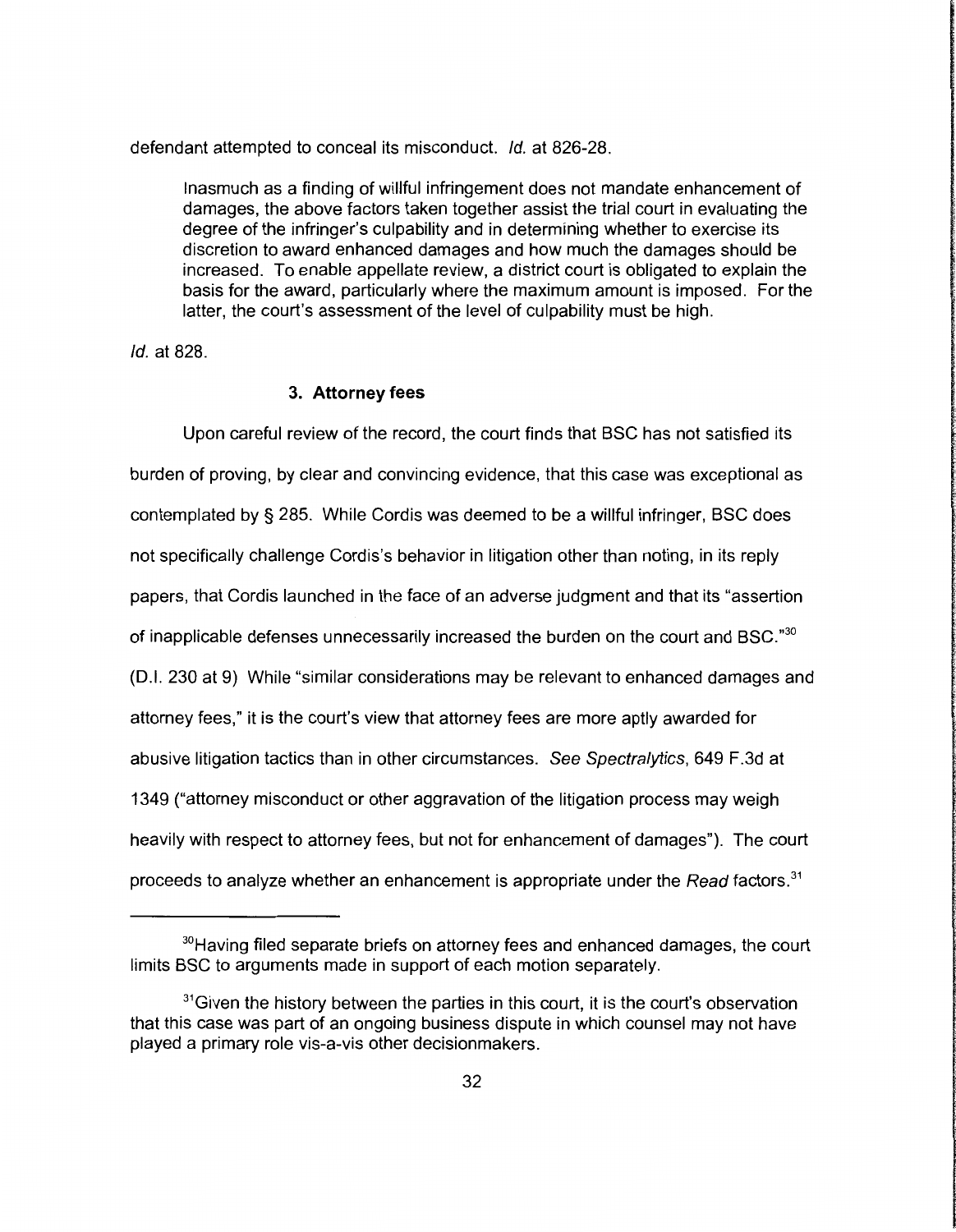#### **4. Enhanced damages**

As a willful infringer, Cordis is exposed to enhanced damages under § 284. The court weighs the totality of the circumstances according to the Read factors in order to determine the appropriateness of an enhancement in this case. Accord Spectralytics, Inc. v. Cordis Corp., 649 F.3d 1336, 1349 (Fed. Cir. 2011) ("[A]ttorney misconduct or other aggravation of the litigation process may weigh heavily with respect to attorney fees, but not for enhancement of damages," which should be predicated on the Read factors).

With respect to Read factor 1, SSC does not specifically allege that Cordis copied Dr. Jang's design. (D.I. 209) Factor 2, Cordis's knowledge of the patent and lack of any defenses, as well as factor 3, litigation conduct, weigh heavily in favor of enhancement. Cordis was aware of the '021 patent well before it launched the 2.25 mm Cypher DES, had been adjudged of infringing it by the Federal Circuit, which had also confirmed the '021 patent's validity. Cordis had not filed for reexamination at the time of its launch. There is no indication that Cordis received an exculpatory opinion of counsel before its launch. See Spectra/ytics, 649 F.3d at 1348 (after willful infringement is found, "it is inappropriate to discount evidence relating to whether there was an adequate investigation of adverse patent rights"). Cordis argues only that it obtained opinions of counsel **concerning the reexamination** of claim 36. (D.I. 219 at 12-13)

This was not a case where Cordis simply put BSC to its proofs. In this case, Cordis was found to be a willful infringer on summary judgment in view of the facts that: (1) Cordis launched the 2.25 mm Cypher DES after the Federal Circuit had determined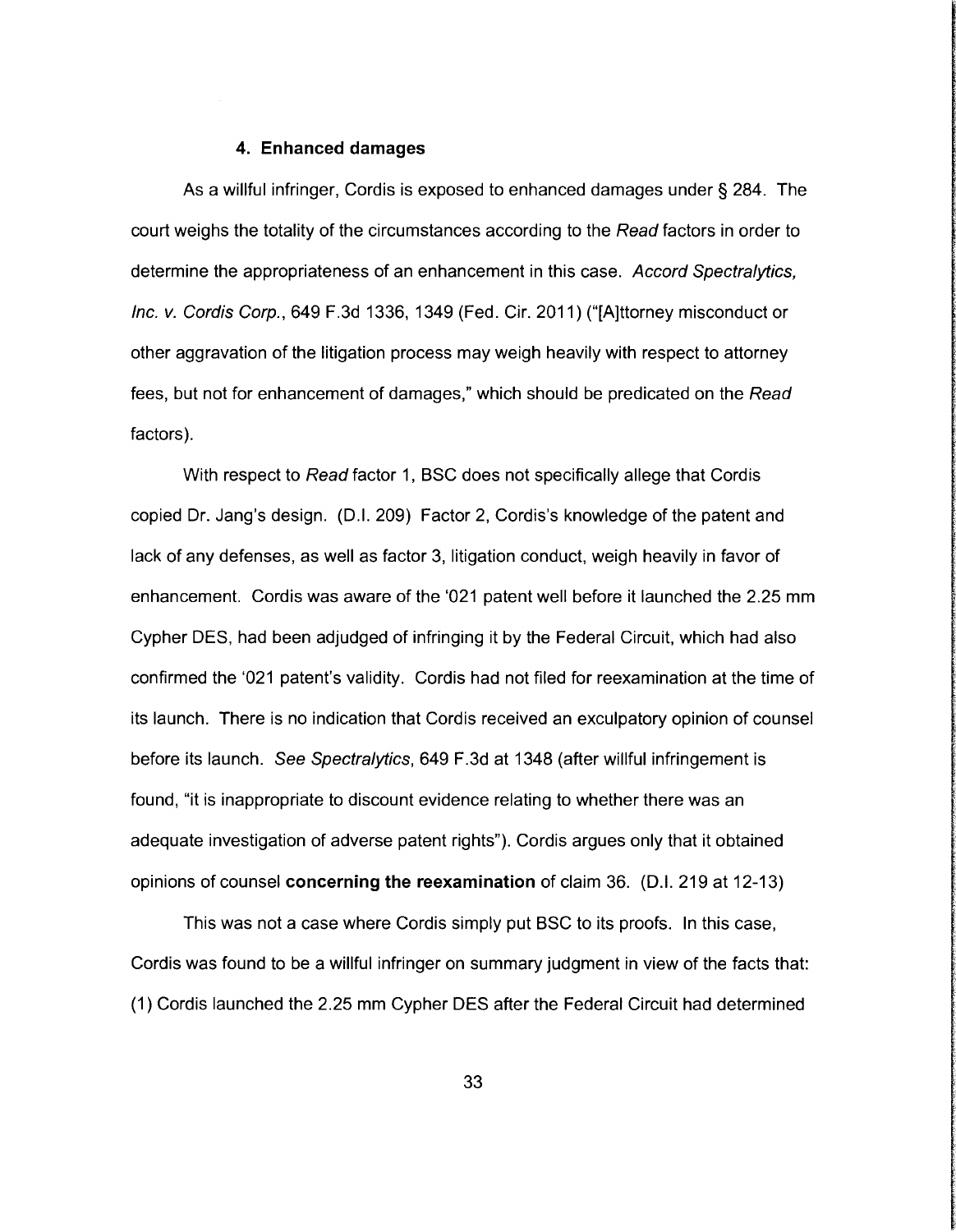that Cypher stents having the same structure infringed the '021 patent; and (2) Cordis did not contest infringement in this case. Yet Cordis denied from the outset BSC's allegations of infringement (D.I. 11 ), and opposed BSC's summery judgment motionthough admitting in its opposition that it infringed (D.I. 125 at 4).<sup>32</sup>

Cordis's only defense in this litigation was the copending (and later-filed) reexamination. Cordis filed its request for reexamination on October 13, 2009. The District of Minnesota transferred the instant litigation (filed in December 2009) to this court in April 2010. Cordis did not move for a stay of litigation pending reexamination until September 23, 2010. As noted in the court's prior opinion denying Cordis's motion, Cordis moved for a stay after Civ. No. 03-027 had been resolved against it on appeal, almost a year after the reexamination was filed, and after fact discovery had been completed in this case.

During the jury trial on damages, Cordis told the jury it would be bound by its determination, yet challenged the damages verdict on multiple grounds post-trial. While Cordis was permitted to move for JMOL, it argued that BSC failed to take full advantage of the 03-027 litigation and, therefore, "needlessly burdened the parties and the court by bringing this separate case" - an assertion that both strains credulity and exemplifies the tenor of its papers throughout these proceedings. $33$  (D.I. 249 at 10)

 $32$ That claim 36 may have been rejected concurrently in reexamination does not bear on Cordis's infringement.

<sup>&</sup>lt;sup>33</sup>Cordis willfully infringed the '021 patent and, notwithstanding the status of Civ. No. 03-027, there was no legal impediment to BSC's filing a new lawsuit addressing that undisputed infringement. BSC was not required, as Cordis implies, to include the 2.25 mm Cypher DES in the settlement reached in the 03-027 litigation: a widely-publicized \$1.725 billion consent judgment **in favor of Cordis.** (Civ. No. 03-027, D.l. 551)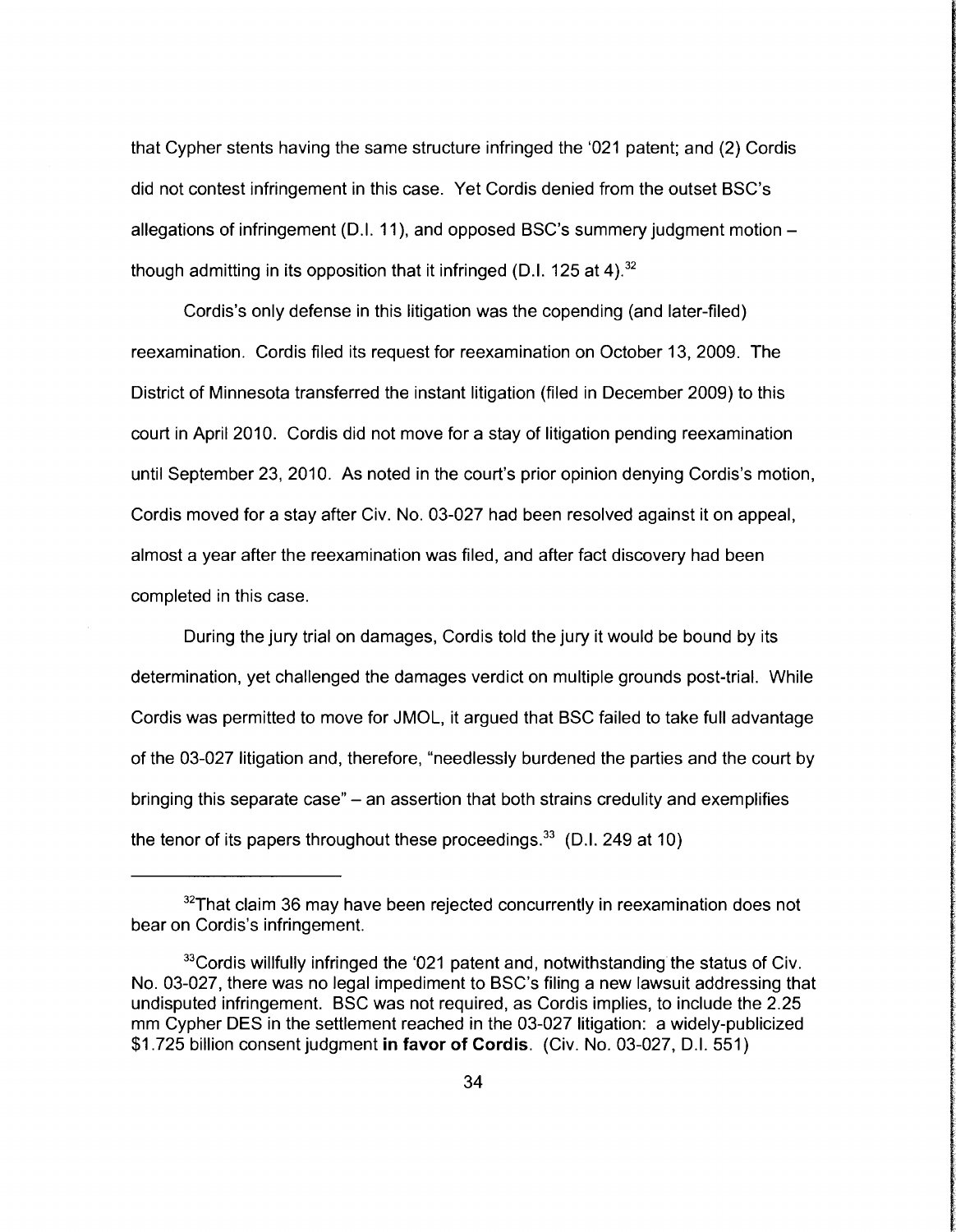On factor 4, BSC argues, and Cordis does not dispute, that Cordis is a whollyowned subsidiary of Johnson & Johnson with over \$60 billion in annual sales. With respect to factor 5, insofar as the Cypher stent system was already deemed to be infringing, and the Federal Circuit had already upheld the validity of the '021 patent over several pieces of prior art, this was not a close case. The court views Cordis's duration of infringement by the 2.25 mm Cypher DES (September 2009 to present) as a neutral factor. See, e.g., NTP, Inc. v. Research in Motion, Ltd., 270 F. Supp. 2d 751, 759 (E.D. Va. 2003) (three years of infringement was a "neutral" factor).

Factor 7, remedial action taken by Cordis, favors enhancement. Cordis asserts that it has taken remedial action by discontinuing sales of its Cypher stents by March 31, 2012- corresponding to the three-month shelf-life date for stents made through January 31,2012. (D.I. 219 at 15 & ex. A) While Cordis's decision to stop manufacturing its infringing stents is commendable, there is no indication that Cordis recalled any product or stopped any shipments of infringing product prior to the January 1, 2012 end production date. Thus, Cordis continues to sell out its infringing product despite the judgment against it. Cordis has simply made the business decision that it will not be profitable for it to sell infringing stents moving forward.

Factor 8 also favors enhanced damages, as the facts permit an inference of Cordis's motivation to harm BSC. Cordis saw a market opportunity in offering the 2.25 mm Cypher DES. (D.I. 269 at 723:7-11 (Cordis "added a line extension to [its] product base), 744:22-745:8) As BSC points out, it had a monopoly on 2.25 mm DESs until Cordis's launch. Given the circumstances of Cordis's launch, this favor weighs in favor of awarding enhanced damages. See, e.g., Power Integrations, Inc. v. Fairchild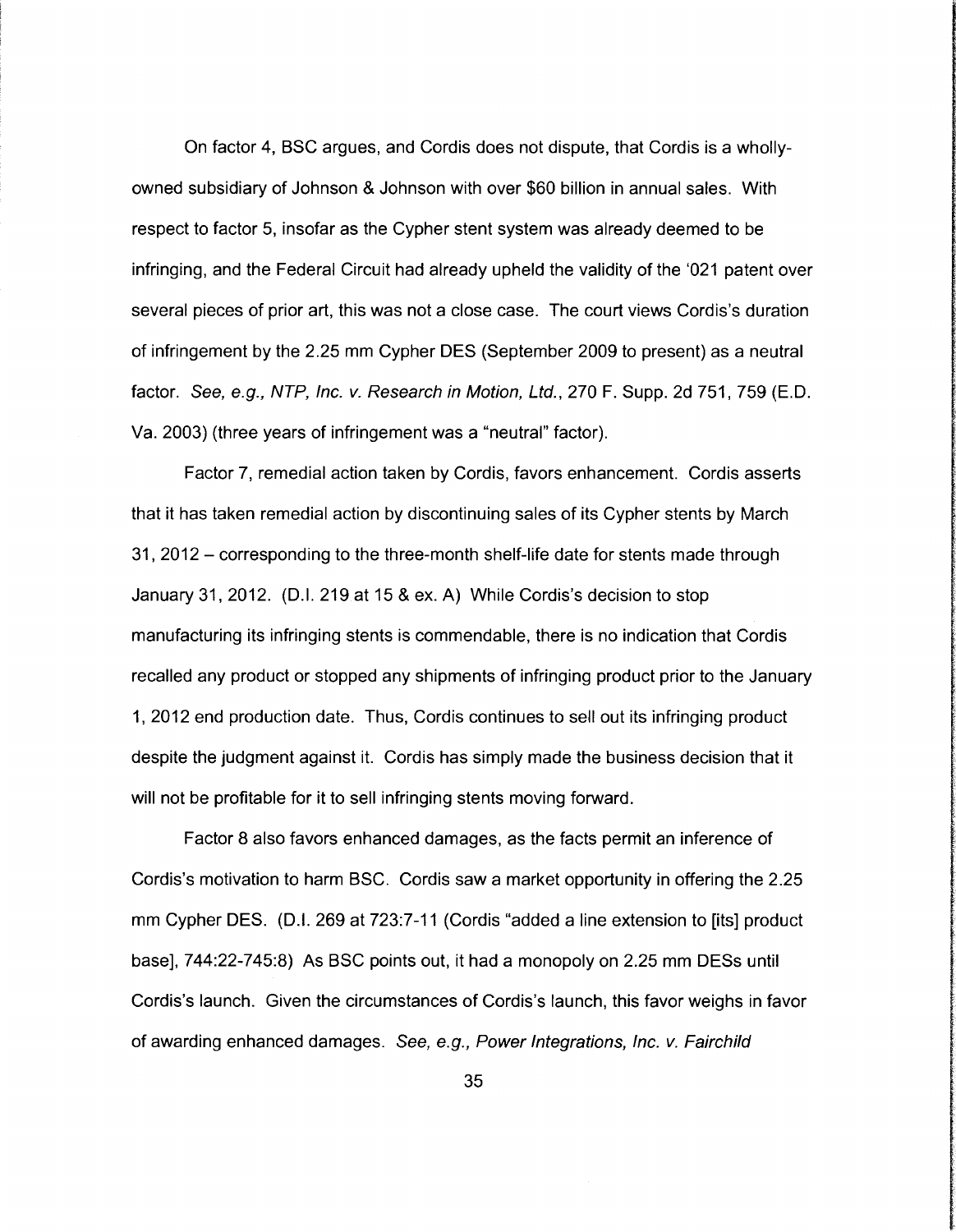Semiconductor Intern, Inc., 762 F. Supp. 2d 710, 724 (D. Del. 2011) ("[T]he evidence of motivation to harm becomes greater when the patentee and infringer are in direct competition, and the accused infringer's actions are specifically intended to take business away from the patent owner") (citations omitted). Finally, BSC does not assert that Cordis attempted to conceal its conduct, which is factor 9.

#### **5. Conclusion on enhancement**

Taking into account the posture of this case, whereby Cordis launched its 2.25 mm Cypher DES after the Federal Circuit's infringement and validity disposition, and relied only on a subsequently-filed reexamination as a defense in this suit, the Read factors as discussed above, and the rationale underlying enhanced damages, the court is persuaded that enhanced damages are appropriate in this case. The Read factors favoring enhancement are the extent to which Cordis was aware of and investigated the scope of the '021 patent, Cordis's litigation conduct, Cordis's financial condition, Cordis's motivation for harm, the non-closeness of the case, and the lack of remedial action. Factors that are neutral with respect to enhancing damages are the duration of Cordis's infringement, the lack of copying and Cordis's lack of attempts to conceal its infringement. No factors specifically weigh against enhancement.

As there exists clear and convincing evidence that Cordis's conduct is sufficiently culpable to justify enhancing damages, the court finds that doubling the jury's award (of \$20,754,192, as amended) is reasonable under the circumstances. Accord K-TEC v. Vita-Mix, Civ. No. 06-108, 2011 WL 285699, \*4-\*6 (D. Utah. Jan. 26, 2011) (doubling jury's damages award in case where court found infringement on summary judgment and most of defendant's invalidity defenses did not survive summary judgment, and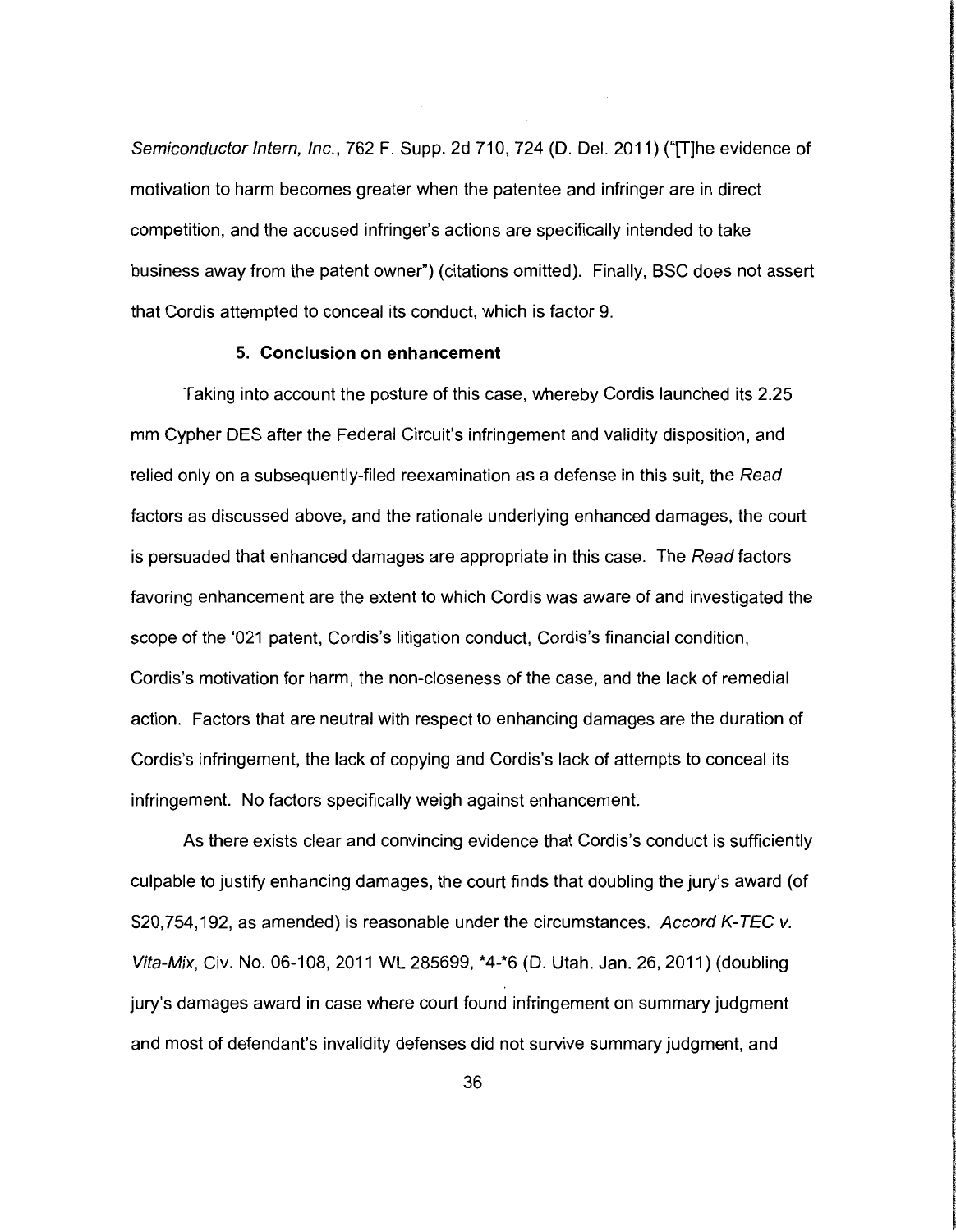where evidence demonstrated defendant knew of and deliberately copied patent at issue); Power Integrations, Inc., 762 F. Supp. 2d at 725-26 (awarding double rather than treble damages "to serve the punitive function of enhanced damages" following an evaluation of the Read factors, stating that "it is important to note [defendant's] behavior does not appear to have become more culpable and egregious over time"); Cf. Parker-Hannifin Corp. v. Wix Filtration Corp., Civ. Nos. 07-1374 & 07-1375, 2011 WL 976559, \*11 (N.D. Ohio Mar. 17, 2011) (awarding a 50% enhancement for willful infringement where defendant failed to present legitimate invalidity or noninfringement defenses, but stopped manufacturing and shipping product the day after the jury's verdict); TruePosition Inc. v. Andrew Corp., Civ. No. 05-747,2009 WL 1651042 (D. Del. June 10, 2009), prior proceedings finding exceptionality, 611 F. Supp. 2d 400, 413-14 (D. Del. 2009) (upon finding the case exceptional, awarding partial attorney fees and costs following defendant's willful infringement in circumstances where defendant continued to ship infringing product after the judgment and made numerous misrepresentations to the court and jury with respect to its shipments, because "plaintiff's expenditures vis-avis the time period involved" were excessive).

# **V. CONCLUSION**

For the aforementioned reasons, the court denies Cordis's renewed motion for JMOL on the unavailability of lost profits damages (D. I. 204); denies BSC's motion for attorney fees (D.I. 199); grants BSC's motion to amend the judgment (D.I. 206); grants BSC's motion for enhanced damages (D.I. 208); and grants BSC's motion for ongoing damages in lieu of a permanent injunction (D.I. 210). An appropriate order and revised form of judgment shall issue.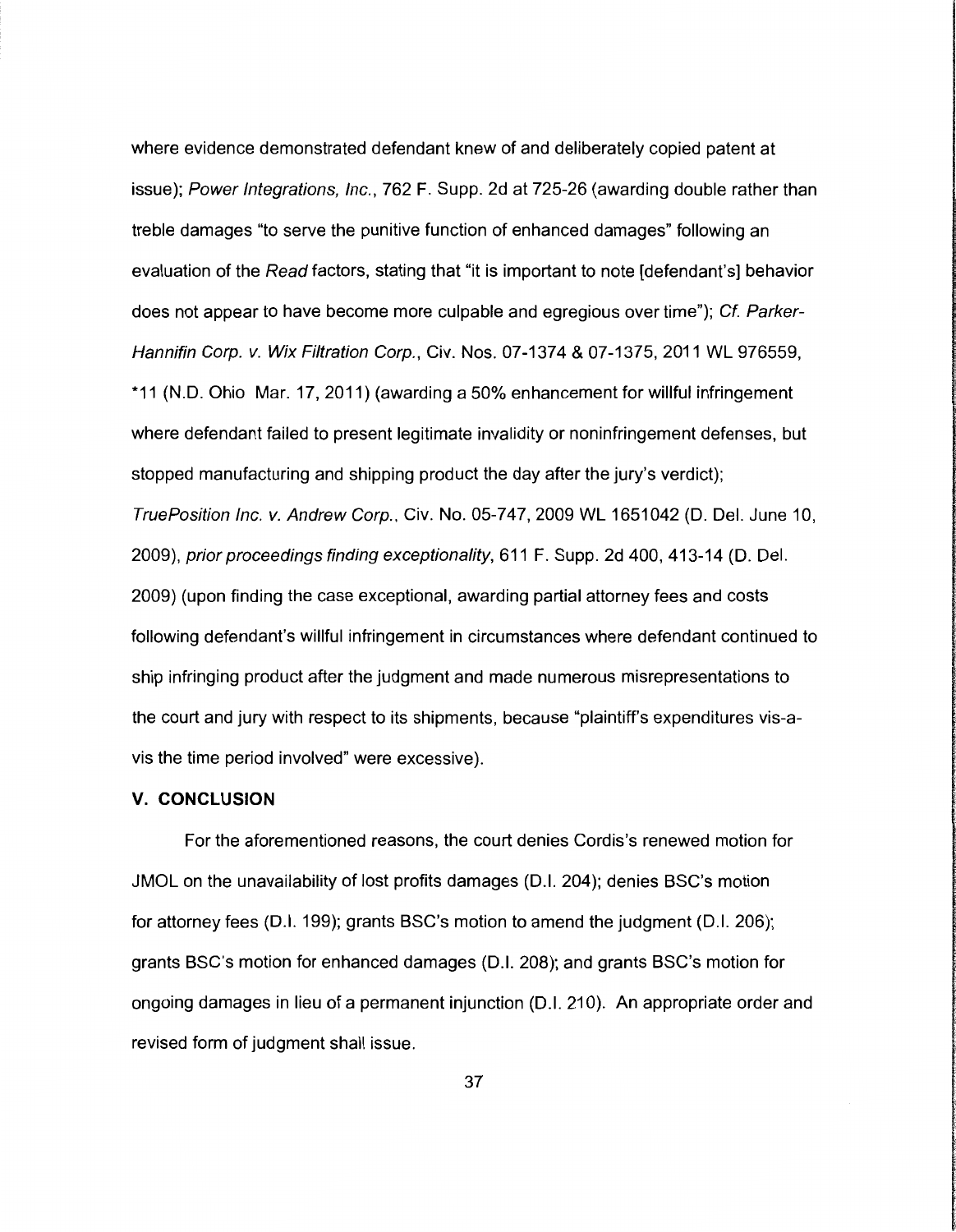# IN THE UNITED STATES DISTRICT COURT

# FOR THE DISTRICT OF DELAWARE

| <b>BOSTON SCIENTIFIC</b><br><b>CORPORATION and BOSTON</b><br><b>SCIENTIFIC SCIMED, INC.,</b> |                     |
|----------------------------------------------------------------------------------------------|---------------------|
| Plaintiffs,                                                                                  | Civ. No. 10-315-SLR |
| ۷.                                                                                           |                     |
| <b>CORDIS CORPORATION,</b>                                                                   |                     |
| Defendant.                                                                                   |                     |

# ORDER

At Wilmington this 13th day of March, 2012, consistent with the memorandum opinion issued this same date;

IT IS ORDERED that:

1. Cordis's renewed motion for judgment as a matter of law on the availability of

lost profits damages (D.I. 204) is denied.

2. BSC's motion to amend the judgment (D.I. 206) is granted, to wit:

a. The judgment shall be amended to reflect a total damage award of

\$20,754, 192; and

b. Cordis shall pay prejudgment interest, pursuant to 35 U.S.C. § 284, on

**International discussion and contract of the contract of the contract of the contract of the contract of the c**<br>International contract of the contract of the contract of the contract of the contract of the contract of the

**International** 

the award of \$20,754,192, at the prime rate compounded monthly.<sup>1</sup>

3. BSC's motion for ongoing damages in lieu of a permanent injunction (D.I.

<sup>&</sup>lt;sup>1</sup>BSC did not request post-judgment interest. (D.I. 207); See 28 U.S.C. § 1961(a) ("Interest shall be allowed on any money judgment in a civil case . . . .") (emphasis added).